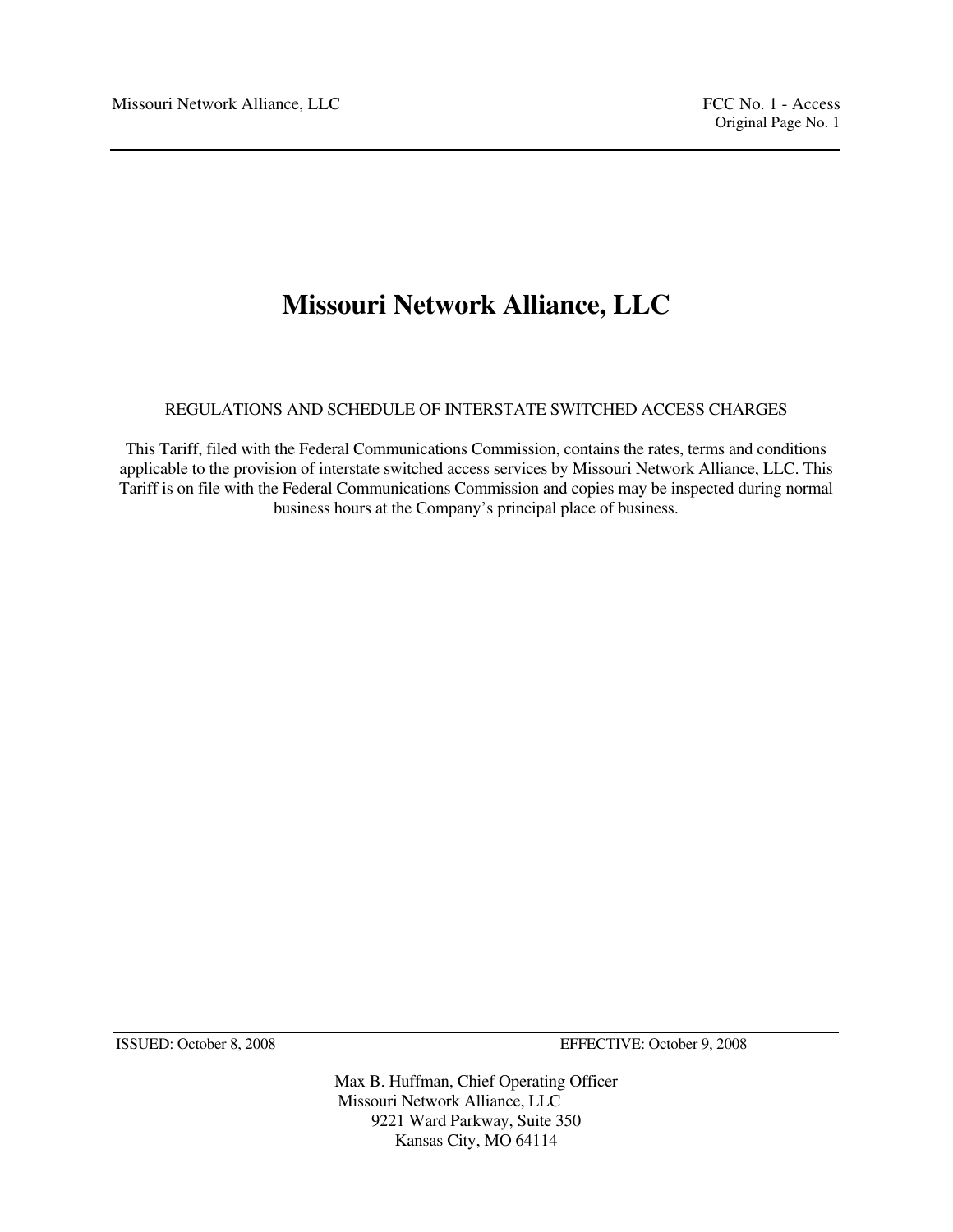# TABLE OF CONTENTS

| <b>Title Page</b>                   | Page 1    |
|-------------------------------------|-----------|
| Table of Contents                   | Page 2    |
| <b>Concurring Carriers</b>          | Page 3    |
| <b>Connecting Carriers</b>          | Page 3    |
| <b>Other Participating Carriers</b> | Page 3    |
| <b>Explanation of Notes</b>         | Page 4    |
| <b>GENERAL REGULATIONS</b>          | Section 1 |
| <b>RULES AND REGULATIONS</b>        | Section 2 |
| <b>SWITCHED ACCESS</b>              | Section 3 |
| SPECIAL ARRANGEMENTS                | Section 4 |
| <b>RATES AND CHARGES</b>            | Section 5 |

ISSUED: October 8, 2008 EFFECTIVE: October 9, 2008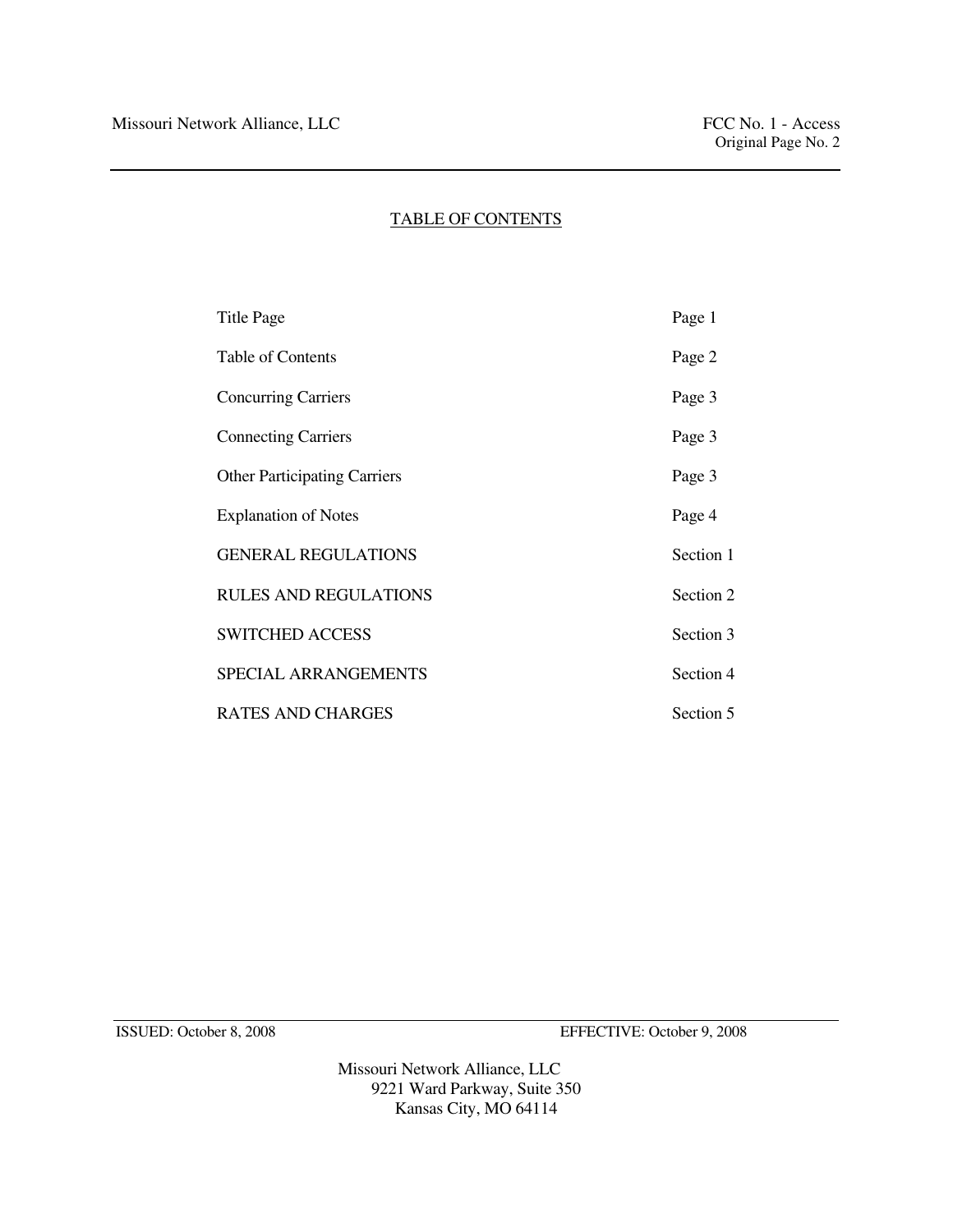# CONCURRING CARRIERS

None None

# CONNECTING CARRIERS

None None

# OTHER PARTICIPATING CARRIERS

None

ISSUED: October 8, 2008 EFFECTIVE: October 9, 2008

Missouri Network Alliance, LLC 9221 Ward Parkway, Suite 350 Kansas City, MO 64114

Missouri Network Alliance, LLC FCC No. 1 - Access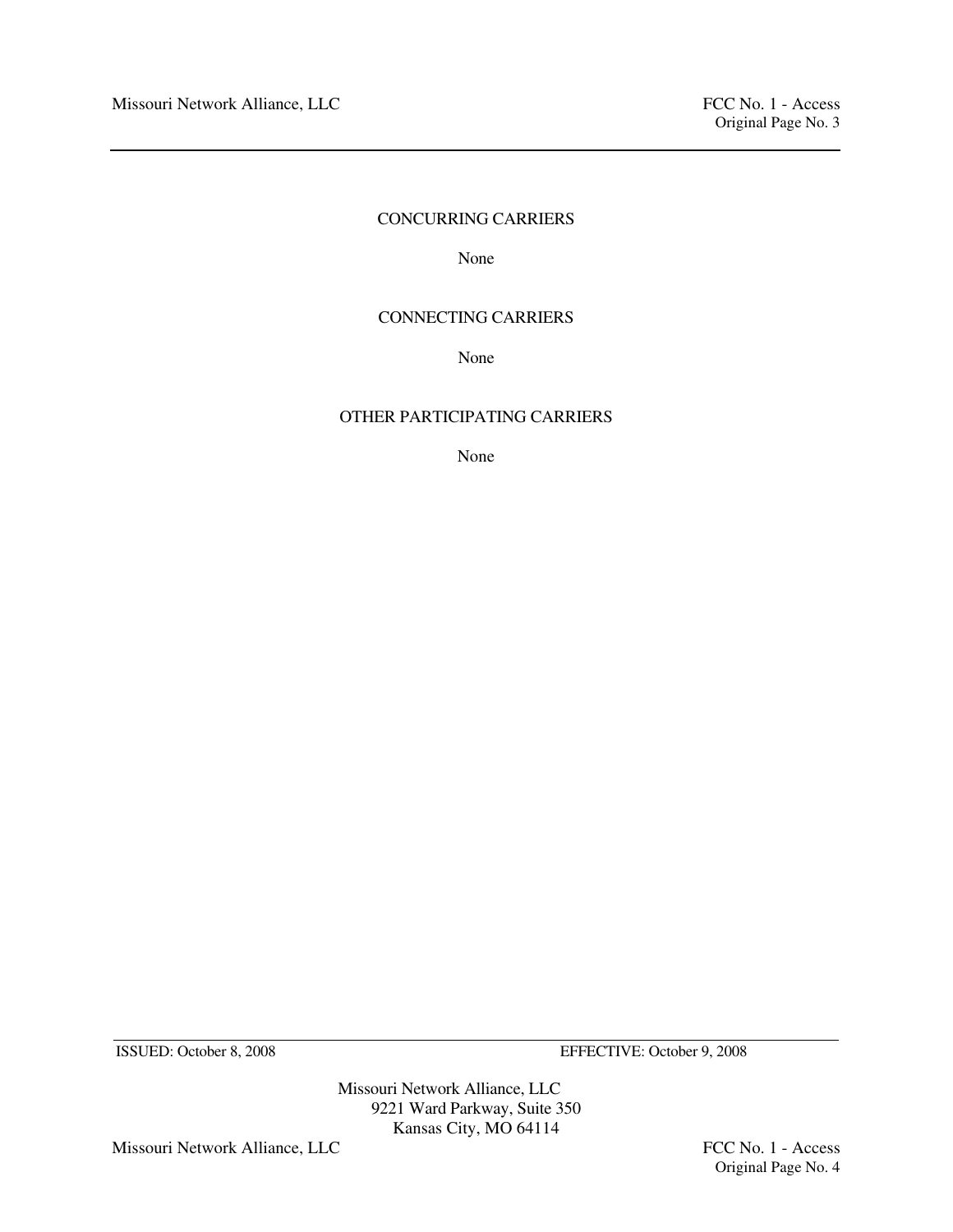# EXPLANATION OF SYMBOLS

- (C) To signify changed regulation
- (D) To signify discontinued rate or regulation
- (I) To signify rate increase
- (M) To signify matter relocated without change
- (N) To signify new rate or regulation
- (R) To signify rate reduction
- (S) To signify reissued matter
- (T) To signify a change in text but no change in rate or regulation
- (Z) To signify a correction

ISSUED: October 8, 2008 EFFECTIVE: October 9, 2008

Missouri Network Alliance, LLC 9221 Ward Parkway, Suite 350 Kansas City, MO 64114

Missouri Network Alliance, LLC FCC No. 1 - Access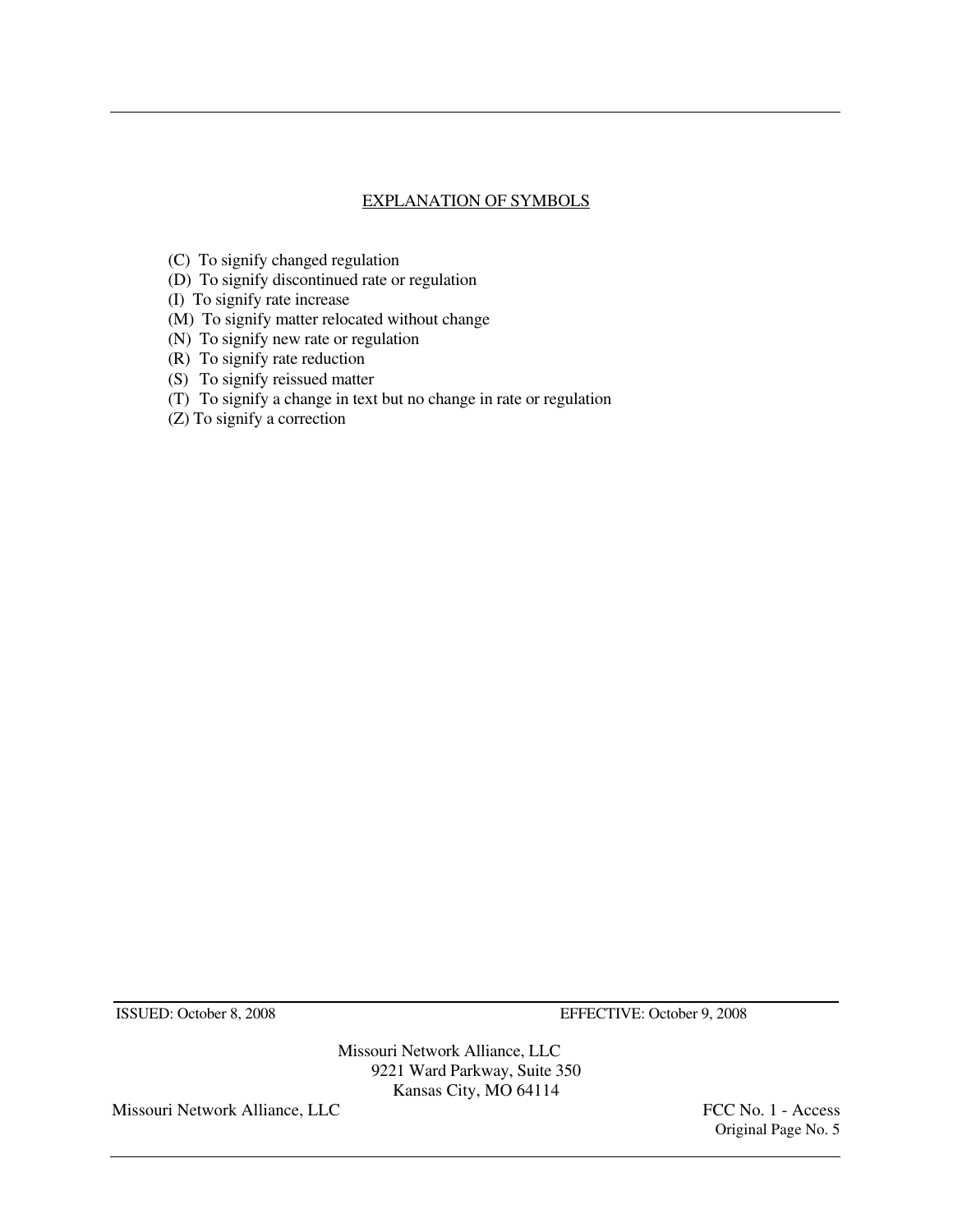# **CONTENTS**

# SECTION 1 - GENERAL REGULATIONS

|  | PAGE |
|--|------|
|  |      |
|  |      |
|  |      |

ISSUED: October 8, 2008 EFFECTIVE: October 9, 2008

Missouri Network Alliance, LLC 9221 Ward Parkway, Suite 350 Kansas City, MO 64114

Missouri Network Alliance, LLC FCC No. 1 - Access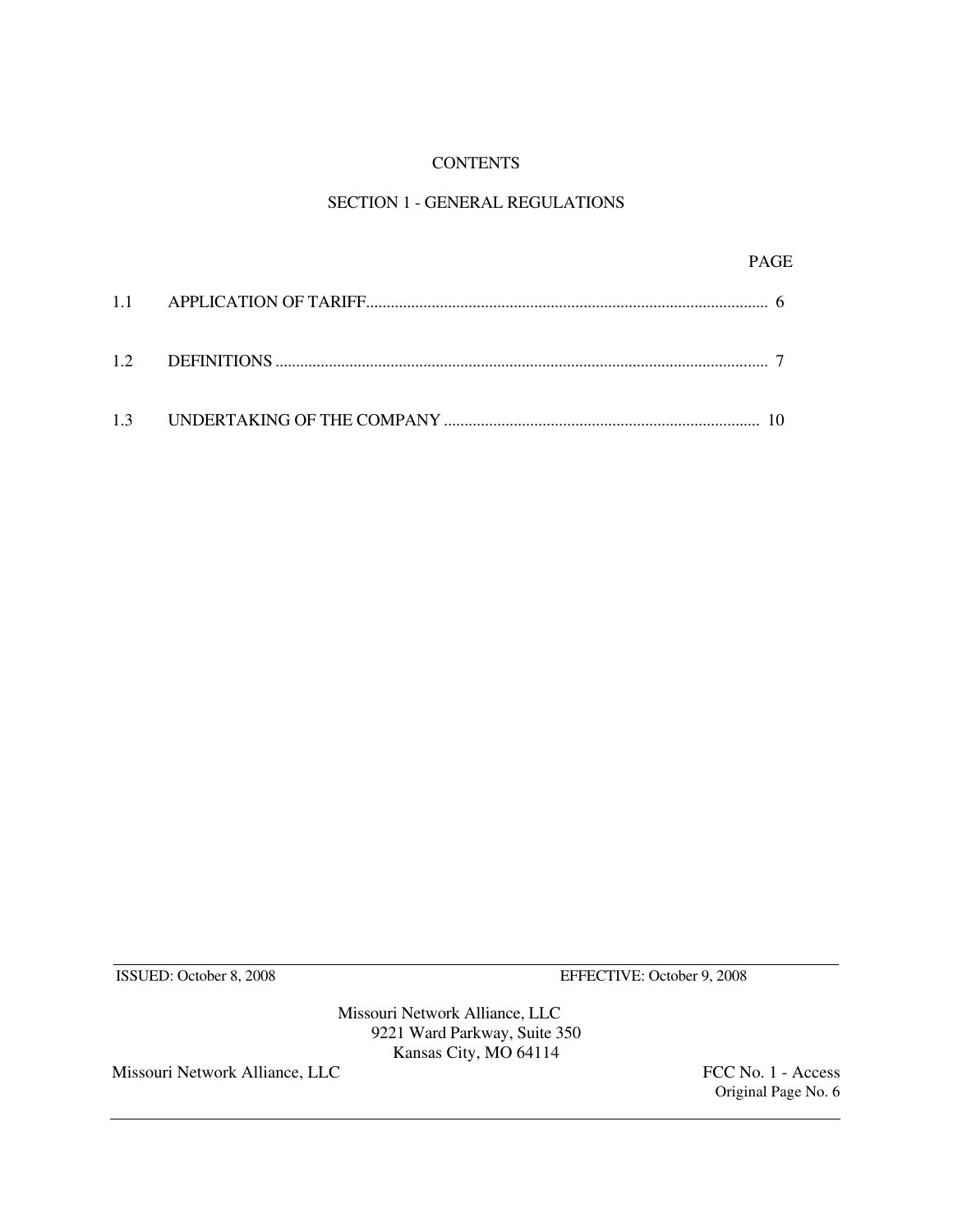#### SECTION 1 - GENERAL REGULATIONS

# 1.1 APPLICATION OF TARIFF

 This Tariff contains regulations, rates and charges applicable to the provision of switched access services by Missouri Network Alliance, LLC to Customers. The Company may from time to time and in particular circumstances provide discounts or promotional offerings or otherwise waive or modify these general rates and regulations for potential customers, in conformance with this Tariff and the rules, regulations, and orders of the Commission.

 The provision of service by the Company as set forth in this Tariff does not constitute a joint undertaking with the Customer for the furnishing of any service.

ISSUED: October 8, 2008 EFFECTIVE: October 9, 2008

Missouri Network Alliance, LLC 9221 Ward Parkway, Suite 350 Kansas City, MO 64114

Missouri Network Alliance, LLC **FCC No. 1** - Access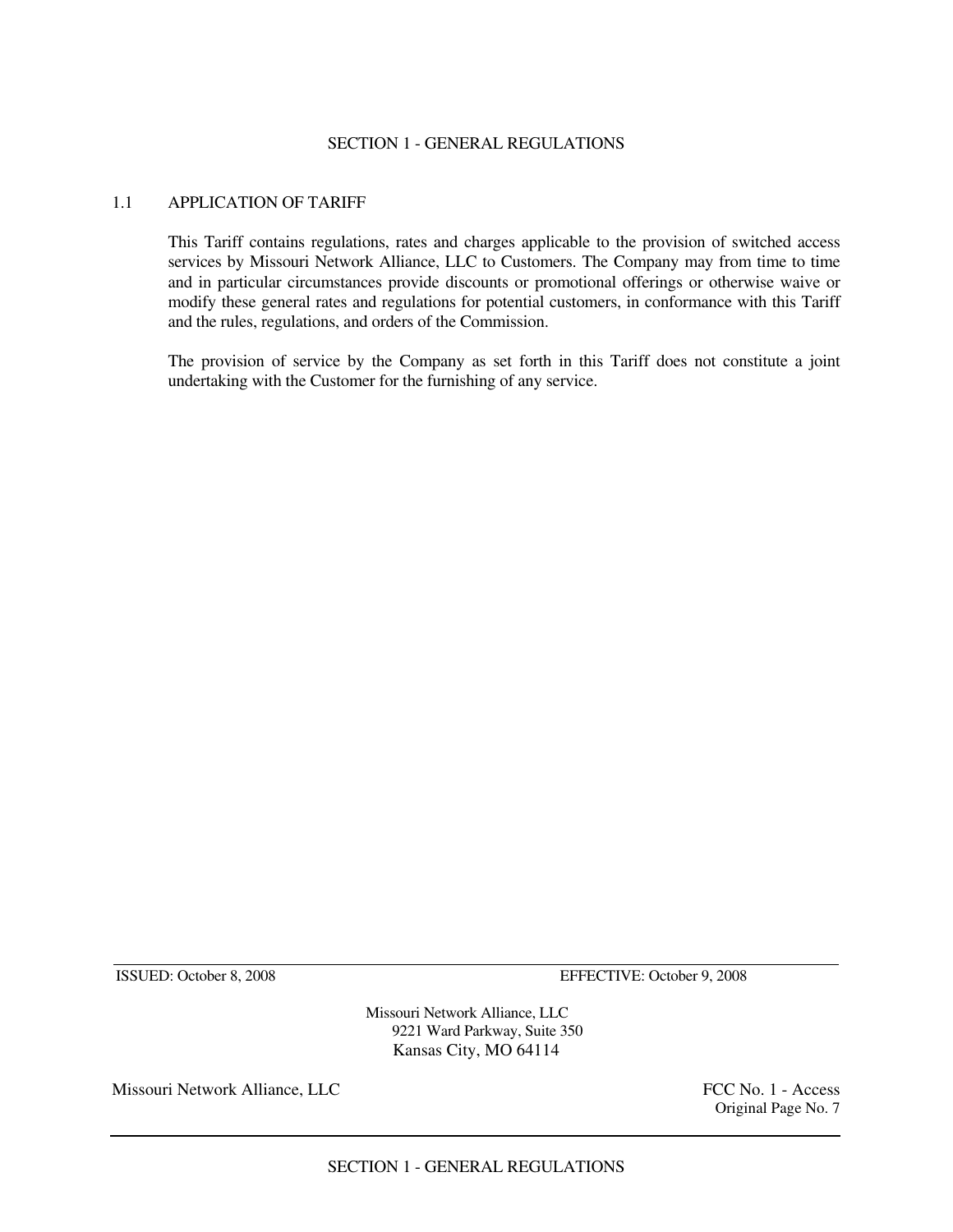# 1.2 DEFINITIONS

ACCESS CODE - Denotes a uniform code assigned by the Company to an individual Customer. The code has the form 101XXXX, 950-0XXX, or 950-1XXX.

ACCESS MINUTES - Denotes that usage of exchange facilities in intrastate service for the purpose of calculating chargeable usage.

ACCESS TANDEM - A switching system that provides a traffic concentration and distribution function for originating or terminating traffic between end offices and a Customer's premises.

ANSWER SUPERVISION - The transmission of the switch trunk equipment supervisory signal (off-hook or on-hook) to the Customer's point of termination as an indication that the called party has answered or disconnected.

CALL - A Customer attempt for which the complete address code is provided to the service end office.

CARRIER OR COMMON CARRIER - Any individual, partnership, association, corporation or other entity engaged in intrastate communication for hire by wire or radio between two or more exchanges.

CENTRAL OFFICE - A local Company switching system where exchange service Customer station loops are terminated for purposes of interconnection to each other and to trunks.

CHANNEL - A communications path between two or more points of termination.

COMMUNICATIONS SYSTEM - Denotes channels and other facilities which are capable of communications between terminal equipment provided by other than the Company.

COMPANY – Missouri Network Alliance, L.L.C. ("MNA")

CUSTOMER - Any individual, partnership, association, corporation or other entity which subscribes to the services offered under this Tariff, including both Interexchange Carriers and End Users.

CUSTOMER DESIGNATED PREMISES - The premises specified by the Customer for termination of Access Services.

DUAL TONE MULTIFREQUENCY (DTMF) - Tone signaling, also known as touch tone signaling.

END OFFICE SWITCH - A Company switching system where exchange service Customer station loops are terminated for purposes of interconnection to each other and to trunks.

ISSUED: October 8, 2008 EFFECTIVE: October 9, 2008

Missouri Network Alliance, LLC 9221 Ward Parkway, Suite 350 Kansas City, MO 64114

Missouri Network Alliance, LLC **FCC No. 1 - Access**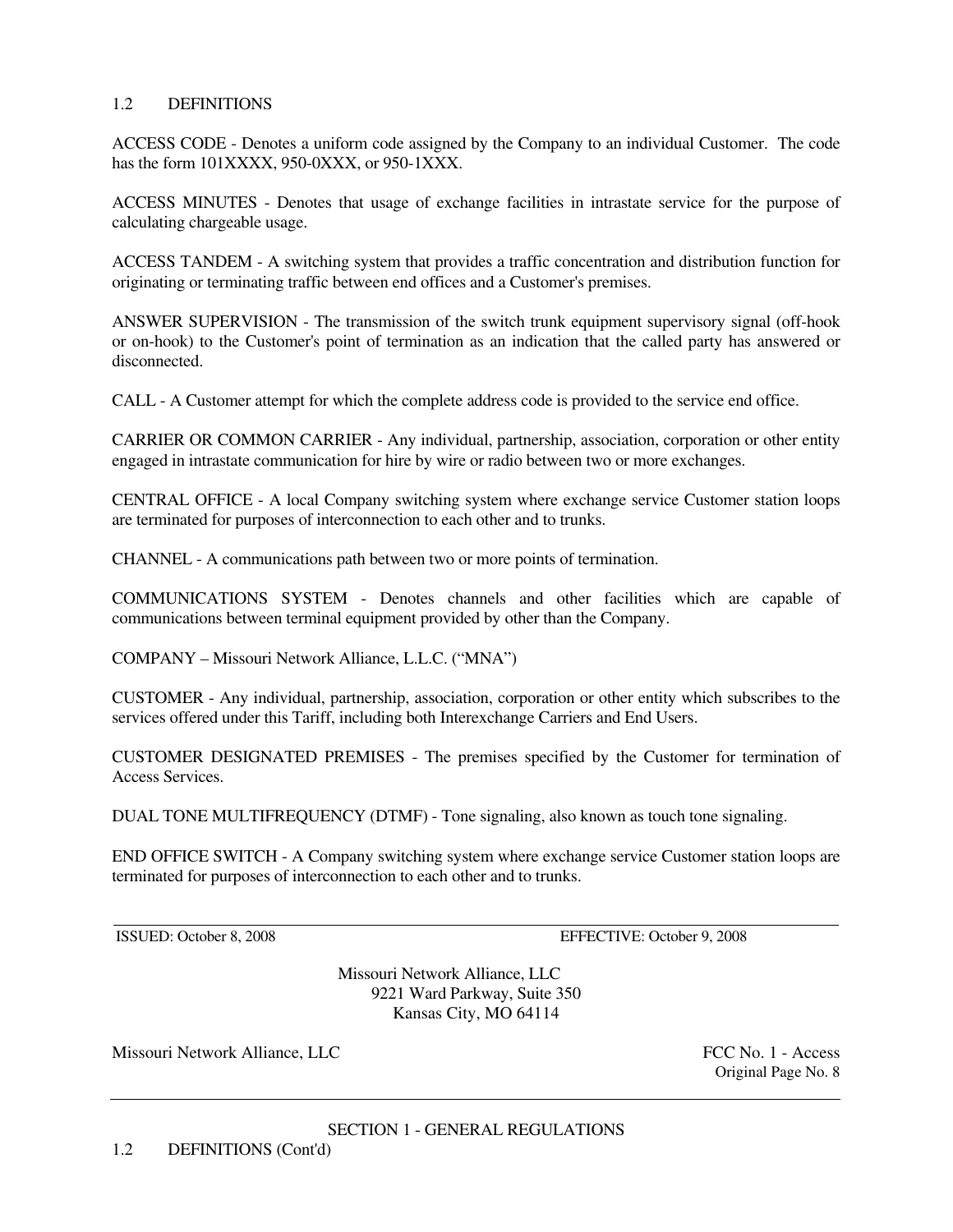END USER - Any Customer of an interstate telecommunications service that is not a Carrier or Common Carrier, except that a Carrier shall be deemed to be an End User when such Carrier uses a telecommunications service for administrative purposes. A person or entity that offers telecommunications service exclusively as a reseller shall be deemed to be an End User if all resale transmissions offered by such reseller originate on the premises of such reseller when making such service available to others, directly or indirectly.

ENTRY SWITCH - First point of switching.

EXCHANGE - A group of lines in a unit generally smaller than a LATA established by the Company for the administration of communications service in a specified area. An Exchange may consist of one or more central offices together with the associated facilities used in furnishing communications service within that area.

FACILITIES - Denotes any cable, poles, conduit, carrier equipment, wire center distribution frames, central office switching equipment, etc., utilized to provide the service offered under this Tariff.

FIRST POINT OF SWITCHING - The first Company location at which switching occurs on the terminating path of a call proceeding from the Customer premises to the terminating end office and, at the same time, the last Company location at which switching occurs on the originating path of a call proceeding from the originating end office to the Customer premises.

INTERSTATE COMMUNICATIONS - Any communications with that crosses over a state boundary. Interstate Communications includes interstate and international communications.

INTRASTATE COMMUNICATIONS - Any communication which originates and terminates within the same state and is subject to oversight by a state regulatory commission as provided by the laws of the state involved.

LOCAL ACCESS AND TRANSPORT AREA (LATA) - A geographic area established for the provision and administration of communications service. A LATA encompasses designated exchanges, which are grouped to serve common social, economic and other purposes.

LOCAL CALLING AREA - A geographical area, as defined in the Company's local or general exchange service Tariff in which an End User may complete a call without incurring toll usage charges.

MESSAGE - A Message is a Call as defined above.

OFF-HOOK - The active condition of Switched Access Service or a telephone exchange line.

ISSUED: October 8, 2008 EFFECTIVE: October 9, 2008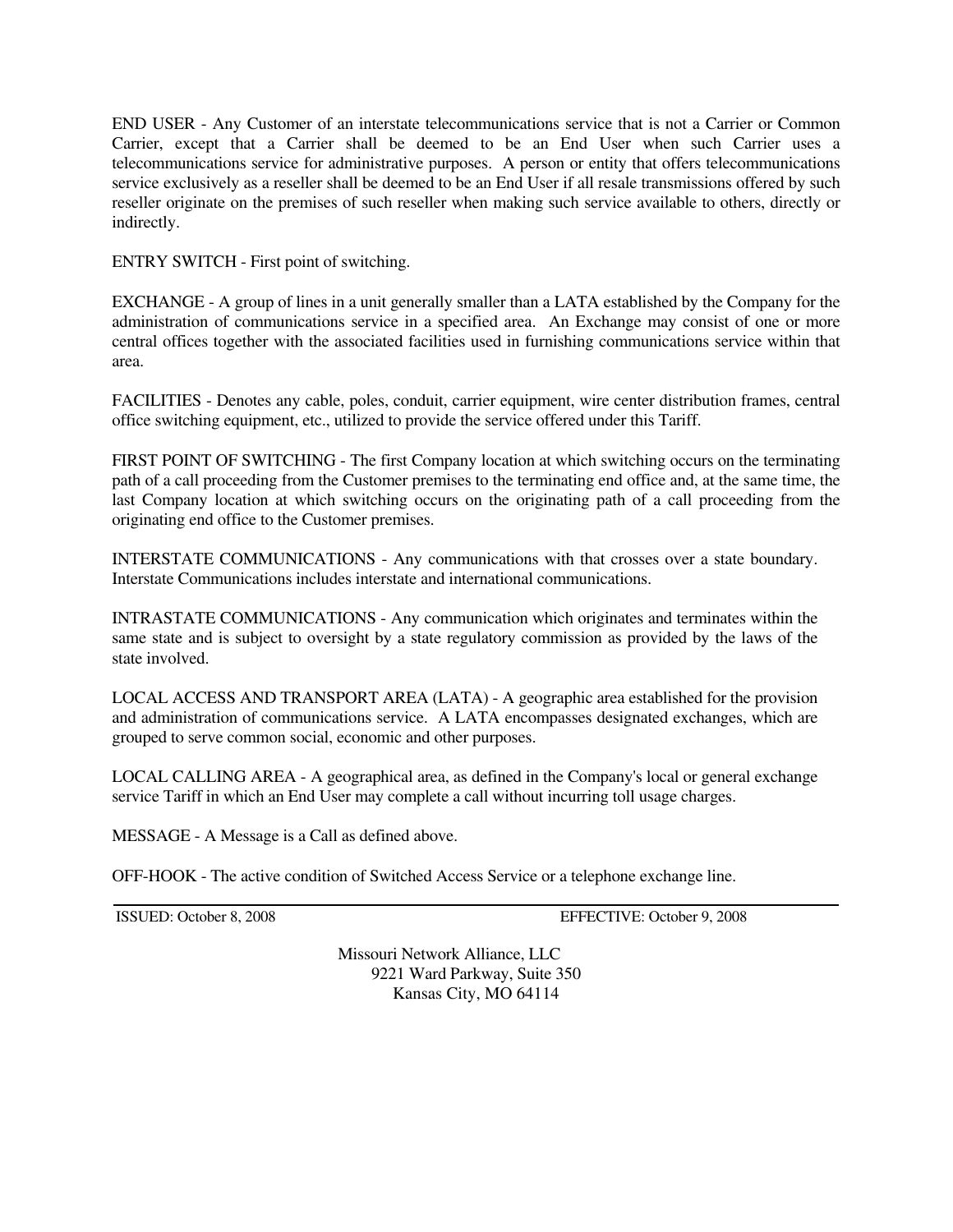# SECTION 1 - GENERAL REGULATIONS

# 1.2 DEFINITIONS (Cont'd)

ON-HOOK - The idle condition of Switched Access Service or a telephone exchange line.

ORIGINATING DIRECTION - The use of Switched Access Service for the origination of calls from an End User premises to a carrier's premises.

POINT OF TERMINATION - The point of demarcation within a Customer-designated premises at which the Company's responsibility for the provision of access service ends. The point of demarcation is the point of interconnection between Company communications facilities and Customer-provided facilities as defined in Part 68 of the Federal Communications Commission's Rules and Regulations.

PREMISES - A building or buildings on contiguous property, not separated by a public highway or rightof-way.

SERVING WIRE CENTER - The wire center from which the Customer-designated premises normally obtains dial tone from the Company.

SPECIAL ACCESS CIRCUIT - The physical pathway for transmission of information between a dedicated originating point and a dedicated terminating point.

TERMINATING DIRECTION - The use of Switched Access Service for the completion of calls from a carrier's premises to an End User premises.

TRANSMISSION PATH - An electrical path capable of transmitting signals within the range of the service offering. A transmission path is comprised of physical or derived facilities consisting of any form or configuration of plant used in the telecommunications industry.

TRUNK - A communications path connecting two switching systems in a network, used in the establishment of an end-to-end connection.

TRUNK GROUP - A set of trunks which are traffic engineered as a unit for the establishment of connections between switching systems in which all of the communications paths are interchangeable.

WIRE CENTER - A physical location in which one or more central offices, used for the provision of exchange services, are located.

ISSUED: October 8, 2008 EFFECTIVE: October 9, 2008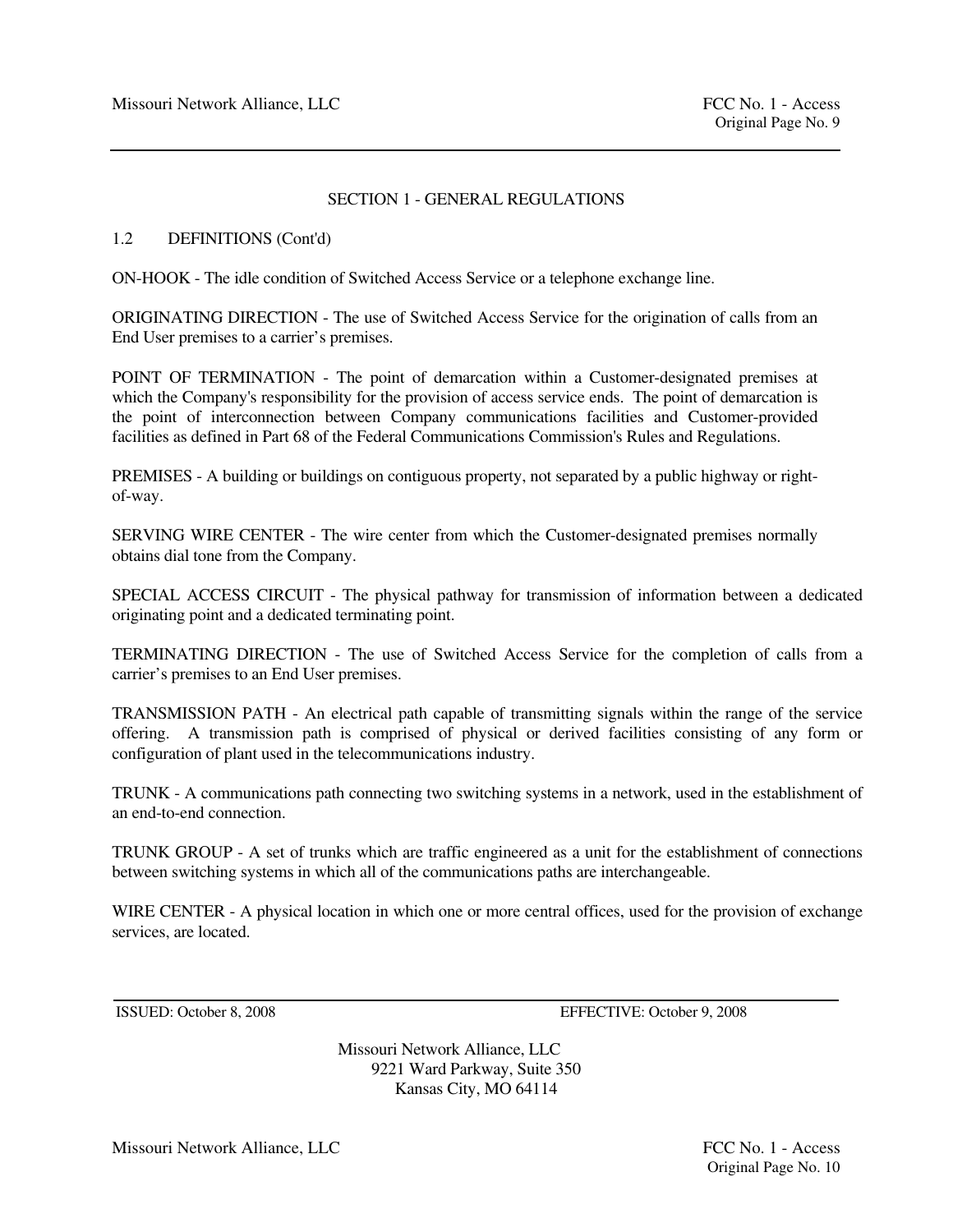#### SECTION 1 - GENERAL REGULATIONS

# 1.3 UNDERTAKING OF THE COMPANY

 The Company shall be responsible only for the installation, operation and maintenance of service which it provides and does not undertake to transmit messages under this Tariff.

 Services provided under this Tariff are provided 24 hours a day, seven days per week, unless otherwise specified in applicable sections of this Tariff.

ISSUED: October 8, 2008 EFFECTIVE: October 9, 2008

Missouri Network Alliance, LLC 9221 Ward Parkway, Suite 350 Kansas City, MO 64114

Missouri Network Alliance, LLC FCC No. 1 - Access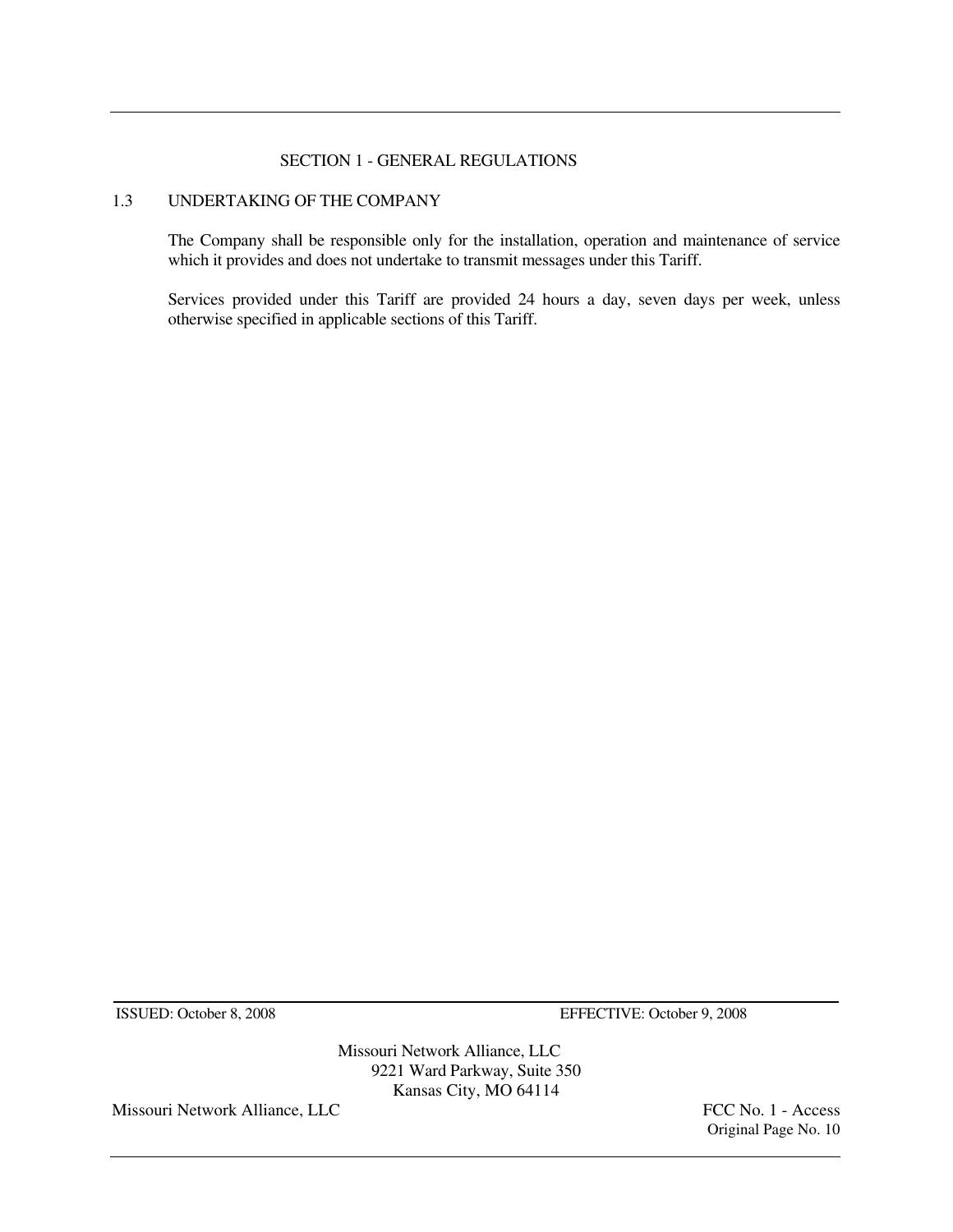# **CONTENTS**

# SECTION 2 - RULES AND REGULATIONS

|      | <b>PAGE</b> |  |
|------|-------------|--|
| 2.1  |             |  |
| 2.2  |             |  |
| 2.3  |             |  |
| 2.4  |             |  |
| 2.5  |             |  |
| 2.6  |             |  |
| 2.7  |             |  |
| 2.8  |             |  |
| 2.9  |             |  |
| 2.10 |             |  |
| 2.11 |             |  |

ISSUED: October 8, 2008 EFFECTIVE: October 9, 2008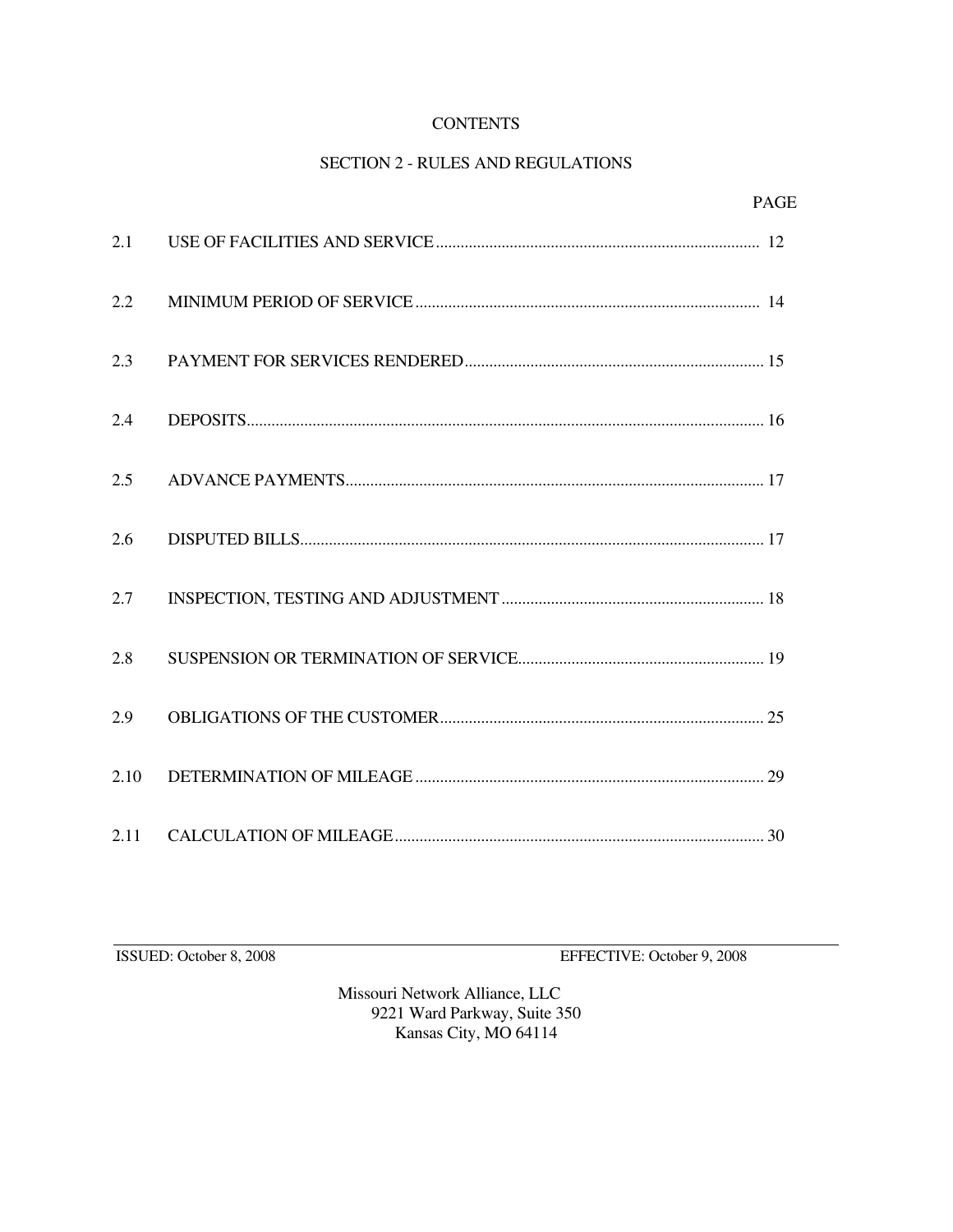# 2.1 USE OF FACILITIES AND SERVICE

- 2.1.1 Use of Service
	- A) Service may be used for any lawful purpose by the Customer or by any End User.
	- B) The Customer obtains no property right or interest in the use of any specific type of facility, service, equipment, number, process, or code. All right, title and interest to such items remain, at all times, solely with the Company.
	- C) Recording of telephone conversations of service provided by the Company under this Tariff is prohibited except as authorized by applicable federal, state and local laws.
	- D) Any service provided under this Tariff may be resold to or shared (jointly used) with other persons at the Customer's option. The Customer remains solely responsible for all use of service ordered by it or billed to its account(s) pursuant to this Tariff, for determining who is authorized to use its service, and for promptly notifying the Company of any unauthorized use. The Customer may advise its Customers that a portion of its service is provided by the Company, but the Customer shall not represent that the Company jointly participates with the Customer in the provision of the service.

Missouri Network Alliance, LLC 9221 Ward Parkway, Suite 350 Kansas City, MO 64114

Missouri Network Alliance, LLC **FCC No. 1** - Access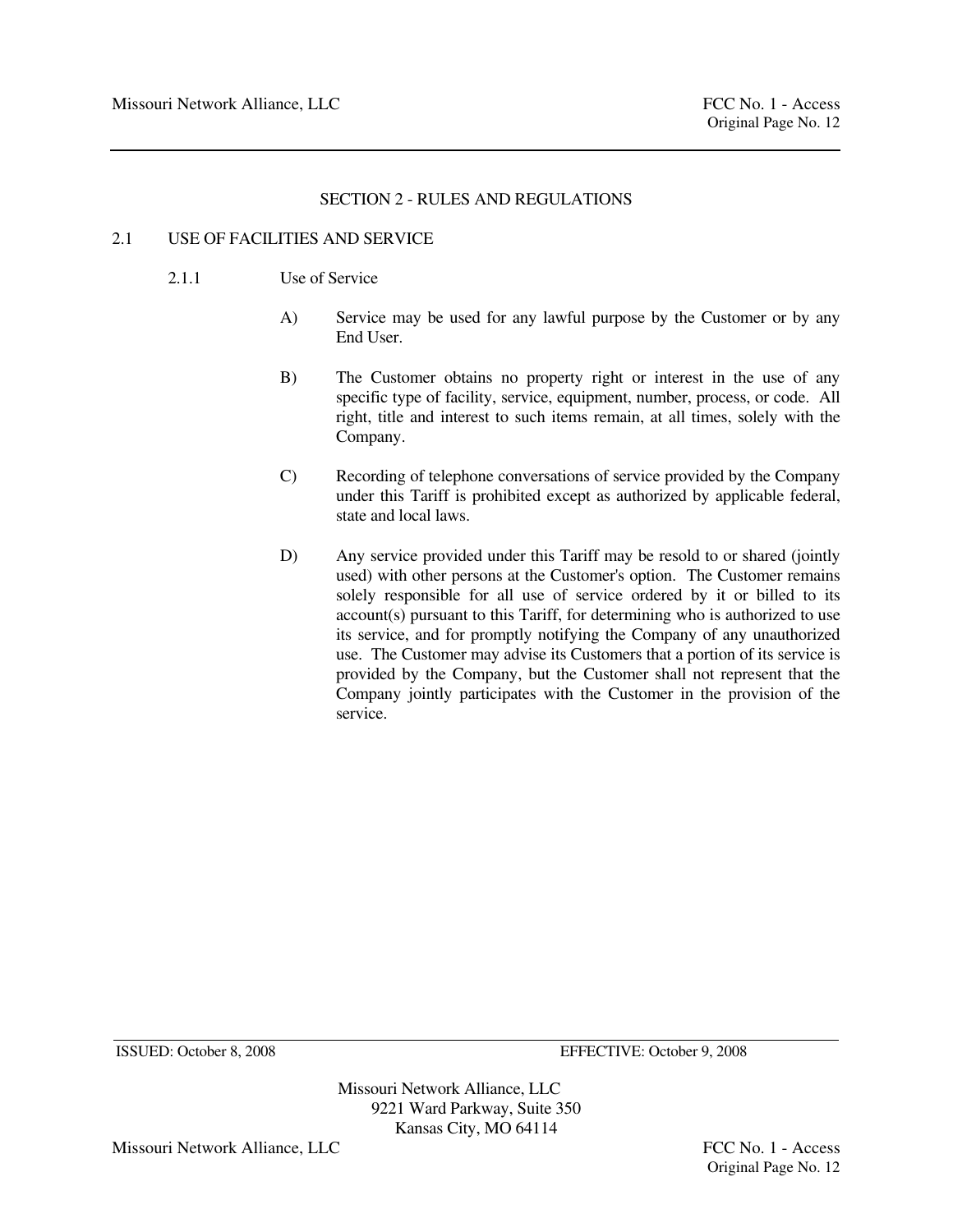# 2.1 USE OF FACILITIES AND SERVICE (Cont'd)

# 2.1.2 Limitations

- A) Service is offered subject to the availability of the necessary facilities and/or equipment and subject to the provisions of this Tariff. The Company may decline applications for service to or from a location where the necessary facilities or equipment are not available. The Company may discontinue furnishing service in accordance with the terms of this Tariff.
- B) The Company reserves the right to discontinue or limit service when necessitated by conditions beyond its control (examples of these conditions are more fully set forth elsewhere in this Tariff), or when service is used in violation of provisions of this Tariff or the law.
- C) The Company does not undertake to transmit messages, but offers the use of its service when available, and, as more fully set forth elsewhere in this Tariff, shall not be liable for errors in transmission or for failure to establish connections.
- D) The Company reserves the right to discontinue service, limit service, or to impose requirements as required to meet changing regulatory or statutory rules and standards, or when such rules and standards have an adverse material affect on the business or economic feasibility of providing service, as determined by the Company in its reasonable judgment.
- E) The Company reserves the right to refuse an application for service made by a present or former Customer who is indebted to the Company for service previously rendered pursuant to this Tariff until the indebtedness is satisfied.

ISSUED: October 8, 2008 EFFECTIVE: October 9, 2008

Missouri Network Alliance, LLC 9221 Ward Parkway, Suite 350 Kansas City, MO 64114

Missouri Network Alliance, LLC **FCC No. 1** - Access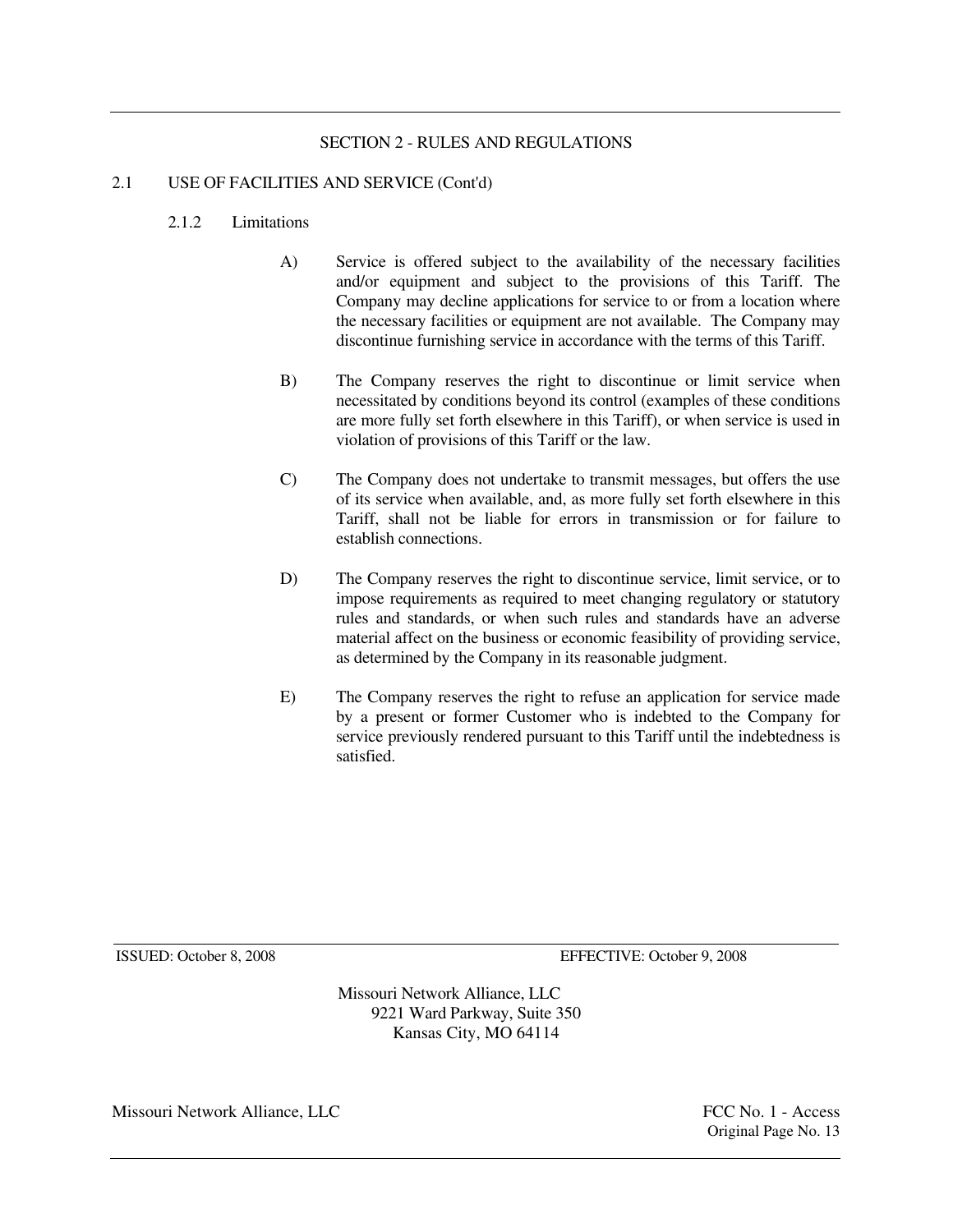# 2.1 USE OF FACILITIES AND SERVICE (Cont'd)

# 2.1.3 Use and Ownership of Equipment

 The Company's equipment, apparatus, channels and lines shall be carefully used. Equipment furnished by the Company shall remain its property and shall be returned to the Company whenever requested, within a reasonable period following the request, in good condition (subject to reasonable wear and tear). The Customer is required to reimburse the Company for any loss of, or damage to, the facilities or equipment on the Customer's premises, including loss or damage caused by agents, employees or independent contractors of the Customer through any negligence.

# 2.2 MINIMUM PERIOD OF SERVICE

 The minimum period for which services are provided and for which rates and charges are applicable is one month unless otherwise specified. When a service is discontinued prior to the expiration of the minimum period, charges are applicable, whether the service is used or not.

ISSUED: October 8, 2008 EFFECTIVE: October 9, 2008

Missouri Network Alliance, LLC 9221 Ward Parkway, Suite 350 Kansas City, MO 64114

Missouri Network Alliance, LLC **FCC No. 1** - Access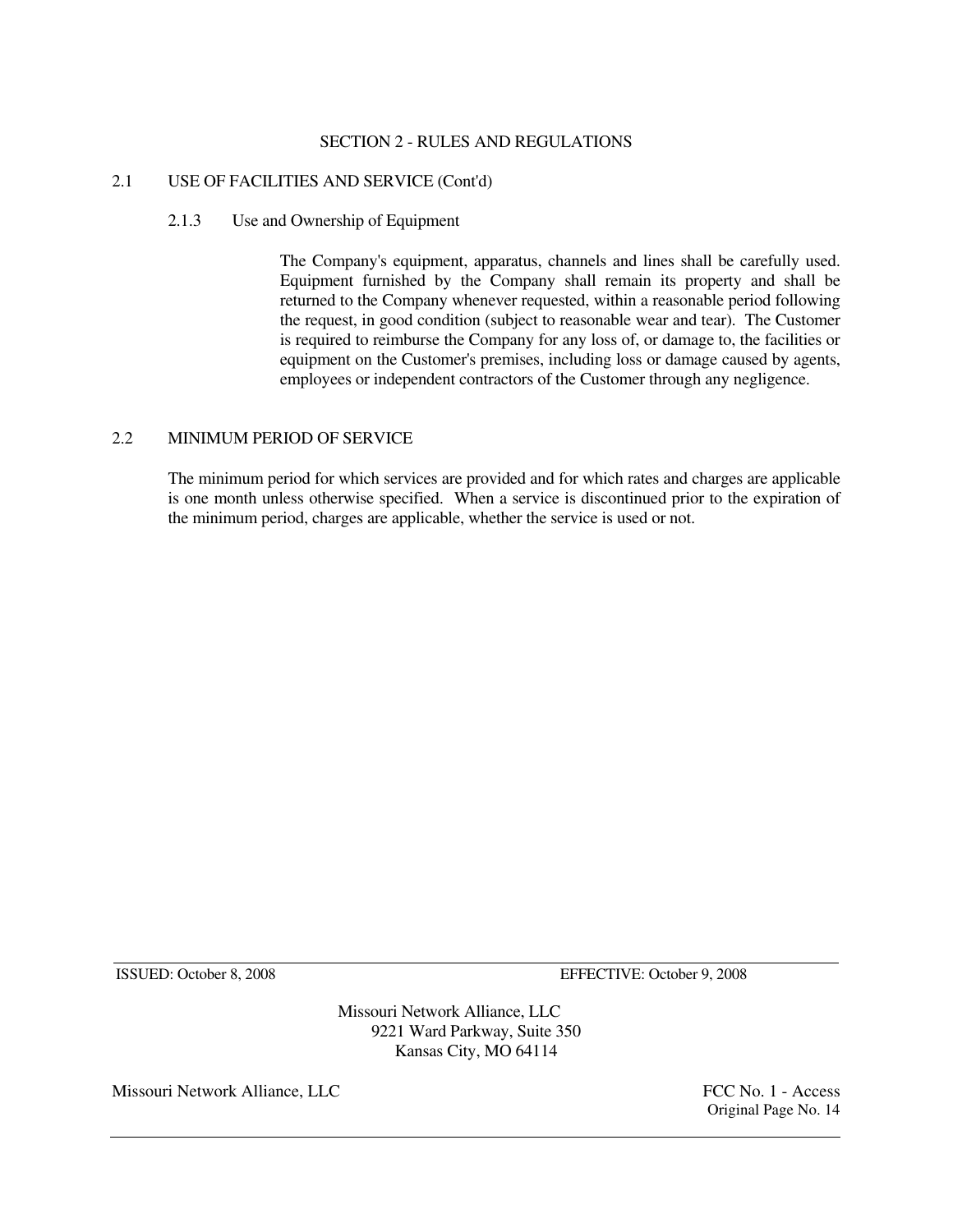# 2.3 PAYMENT FOR SERVICE RENDERED

- 2.3.1 Service is provided and billed on a monthly basis. Bills are due and payable upon receipt. In the event that the Company incurs fees or expenses, including attorney's fees, collecting, or attempting to collect, any charges owed to the Company, the Company may charge the Customer all such fees and expenses reasonably incurred, including a collection fee on the overdue charges accruing at the rate of 1.5% per month or the highest rate allowed by law, whichever is lower. Collection fees on overdue charges shall begin to accrue when the Account is assigned to an outside collection agency. Such collection fees are separate and distinct from attorney's fees and other costs incurred in collecting charges owed to the Company.
- 2.3.2 The Customer is responsible for payment of all charges for service furnished to the Customer, or the Customer's agents, End Users or Customers. All charges due by the Customer are payable to the Company or to the Company's authorized billing agent. Any objections to billed charges must be reported promptly to the Company in accordance with Section 2.6 following.
- 2.3.3 The Company reserves the right to assess a charge of \$20.00 whenever a check or draft presented for payment of service is not accepted by the institution upon which it is written. The foregoing shall not limit the Company's right to discontinue service for returned checks or drafts.
- 2.3.4 Application of Late Payment Charge

Late payment charges do not apply to final accounts.

ISSUED: October 8, 2008 EFFECTIVE: October 9, 2008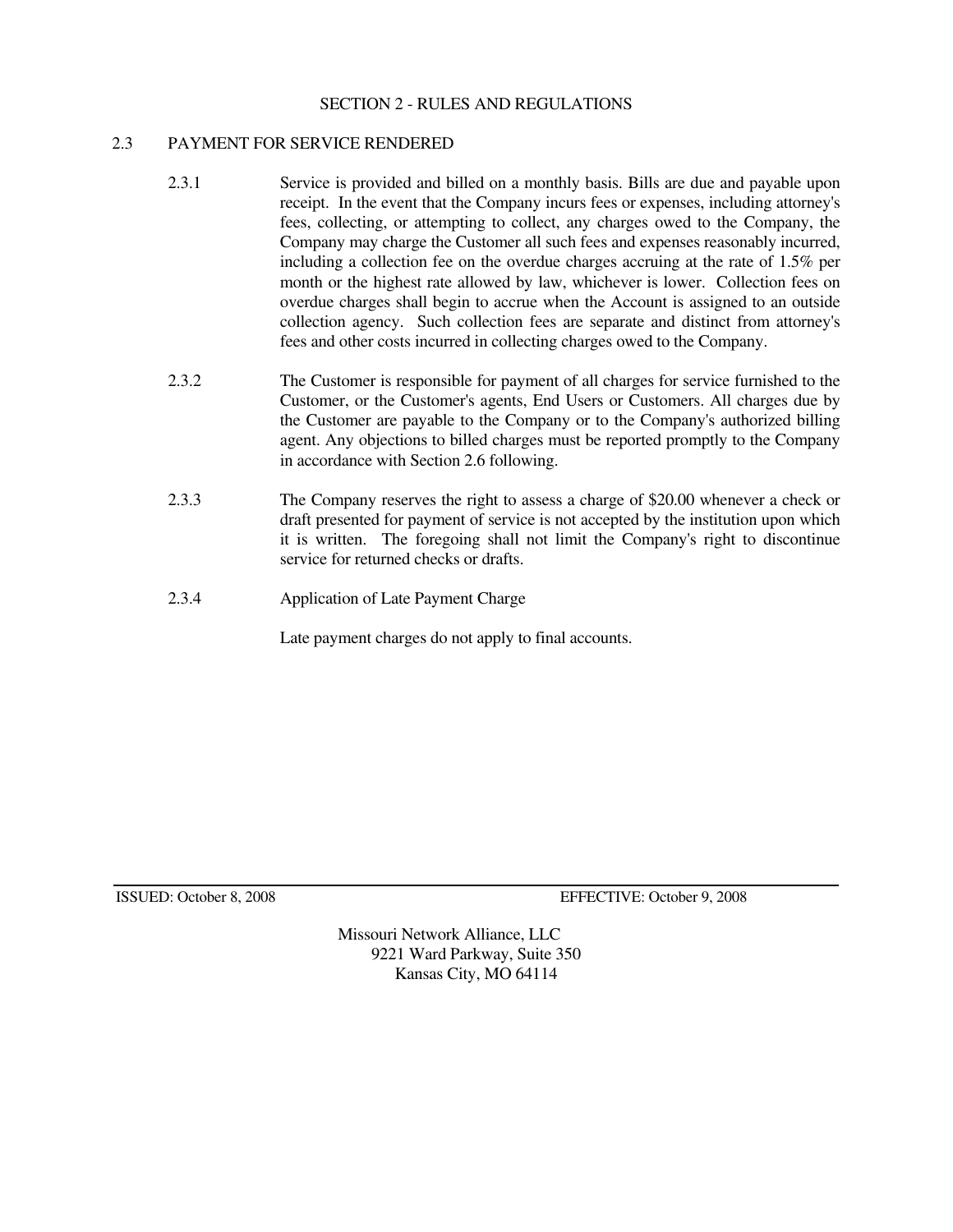# 2.4 DEPOSITS

- 2.4.1 The Company reserves the right to examine the credit record of the Customer. If the Customer's financial condition is unknown or unacceptable to the Company, the Customer may be required to provide the Company with a security deposit which the Company may apply against overdue charges. The amount of the security deposit shall be equal to two month's estimated usage but may vary with the Customer's credit history and projected usage. The Customer shall be apprised that after one year of service the Account shall be reviewed, and in the event that all amounts due have been paid within the terms and conditions of this Tariff, the deposit shall be refunded in full. If subsequent payment or usage patterns change, the Company may request an increase in or resubmission of the security deposit as appropriate. The Company may also require a security deposit before service is restored (along with the payment of overdue charges) from the Customer whose service has been discontinued for nonpayment of overdue charges. Such security deposit may be based on a new credit history (taking into account the discontinuance of service) and estimates of usage.
- 2.4.2 The fact that a security deposit has been made in no way relieves the Customer from the prompt payment of bills upon presentation.
- 2.4.3 If the amount of a deposit is proven to be less than required to meet the requirements specified above, the Customer shall be required to pay an additional deposit upon request.
- 2.4.4 When a deposit is to be returned, the Customer may request that the full amount of the deposit be issued by check. If the Customer requests that the full amount be credited to amounts owed the Company, the Company will apply the deposit to any amount currently owed to the Company, and return any remaining amount of the deposit to the Customer by check.

ISSUED: October 8, 2008 EFFECTIVE: October 9, 2008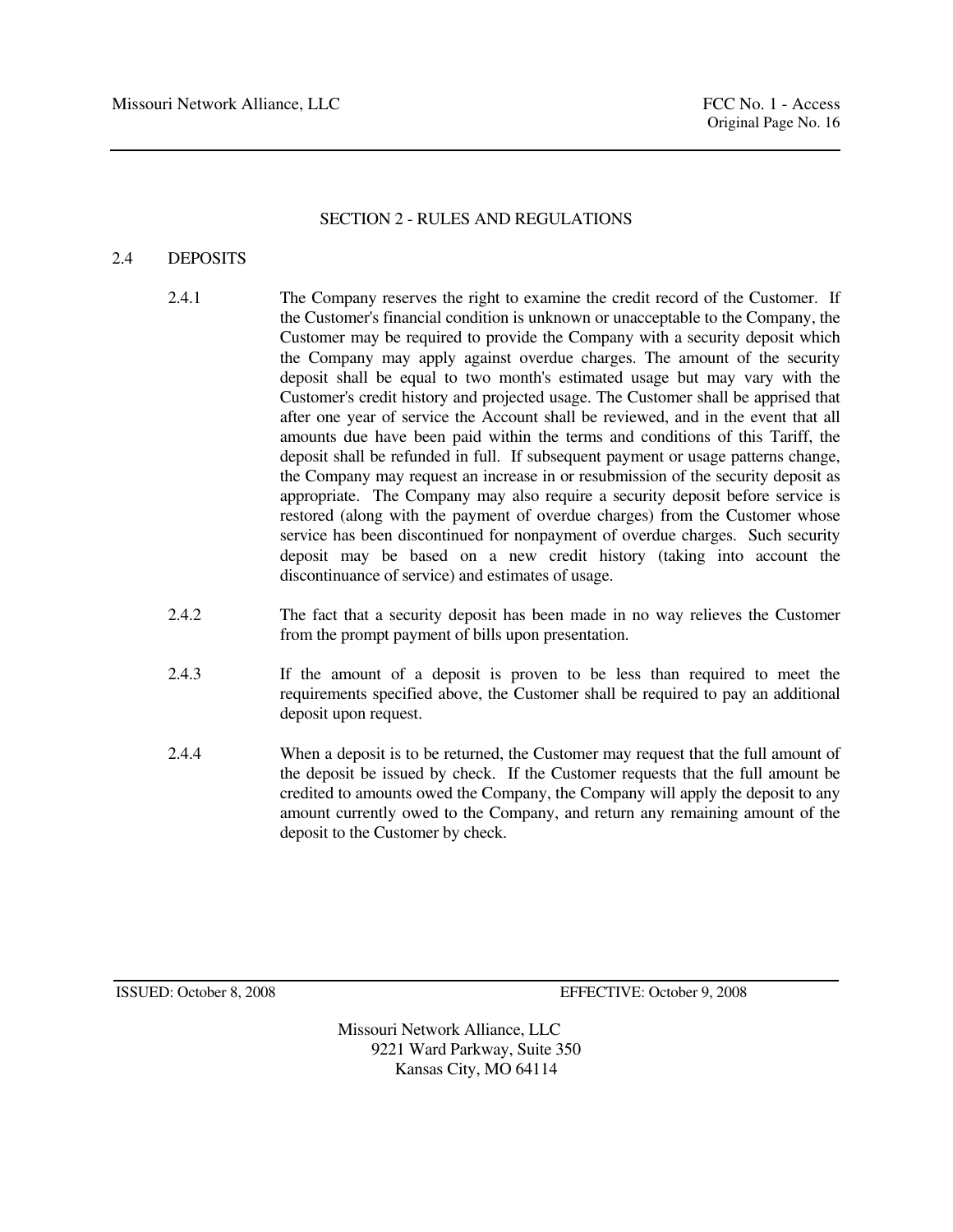# 2.5 ADVANCE PAYMENTS

 The Company reserves the right to require an advance payment from the Customer instead of or in addition to a security deposit. The advance payment shall be in an amount equal to or less than estimated installation charges plus two months estimated billing.

#### 2.6 DISPUTED BILLS

 In the case of a billing dispute between the Customer and the Company for service furnished to the Customer, which cannot be settled with mutual satisfaction, the Customer may, within (30) days of the date of the bill containing the disputed amount, request an in-depth investigation and review of the disputed amount. The Company shall comply with the request. (The undisputed portion and subsequent bills must be paid on a timely basis or service shall be subject to cancellation under Section 2.8 following). The Company shall communicate to the Customer the results of such investigation and review as soon as reasonably possible. If the dispute notification is not made within thirty (30) days of the bill date, the bill will be considered final.

ISSUED: October 8, 2008 EFFECTIVE: October 9, 2008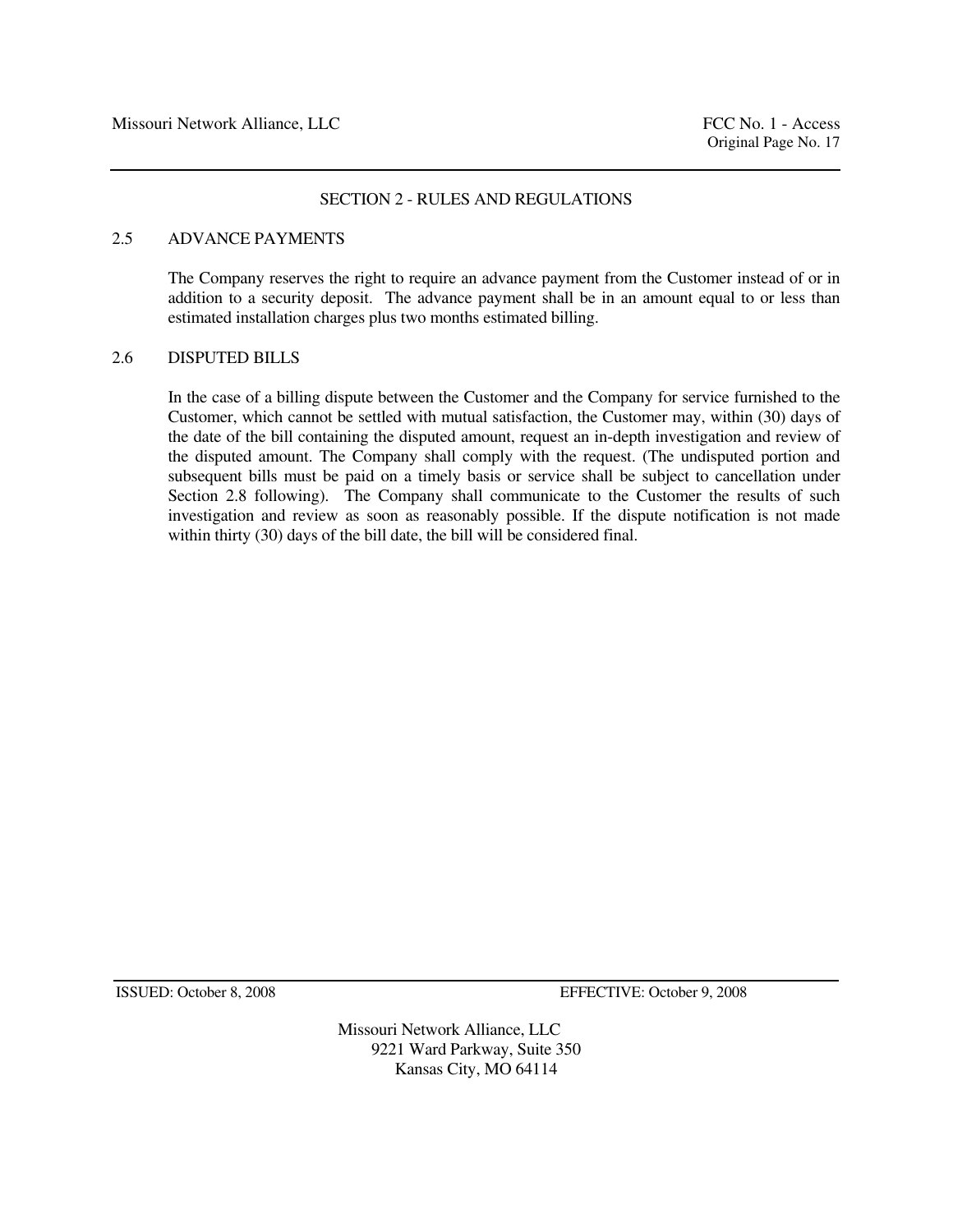# 2.7 INSPECTION, TESTING AND ADJUSTMENT

- 2.7.1 The Company may, upon reasonable notice, make such tests and inspections as may be necessary to determine whether the terms and conditions of this Tariff are being complied with in the installation, operation or maintenance of the Customer's or the Company's facilities or equipment. The Company may interrupt service at any time, without penalty or liability, due to the departure from or reasonable suspicion of the departure from any of these terms and conditions.
- 2.7.2 The Customer shall be responsible for making arrangements or obtaining permission for safe and reasonable access for Company employees or agents of the Company to enter the premises of the Customer or any joint user or Customer of the Customer at any reasonable hour for the purpose of inspecting, repairing, testing or removing any part of the Company's facilities.
- 2.7.3 Upon reasonable notice, the facilities or equipment provided by the Company shall be made available to the Company for such tests and adjustments as may be necessary for their maintenance in a condition satisfactory to the Company. No interruption allowance shall be granted for the time during which such tests and adjustments are made, unless such interruption exceeds twenty-four hours in length and is requested by the Customer.

ISSUED: October 8, 2008 EFFECTIVE: October 9, 2008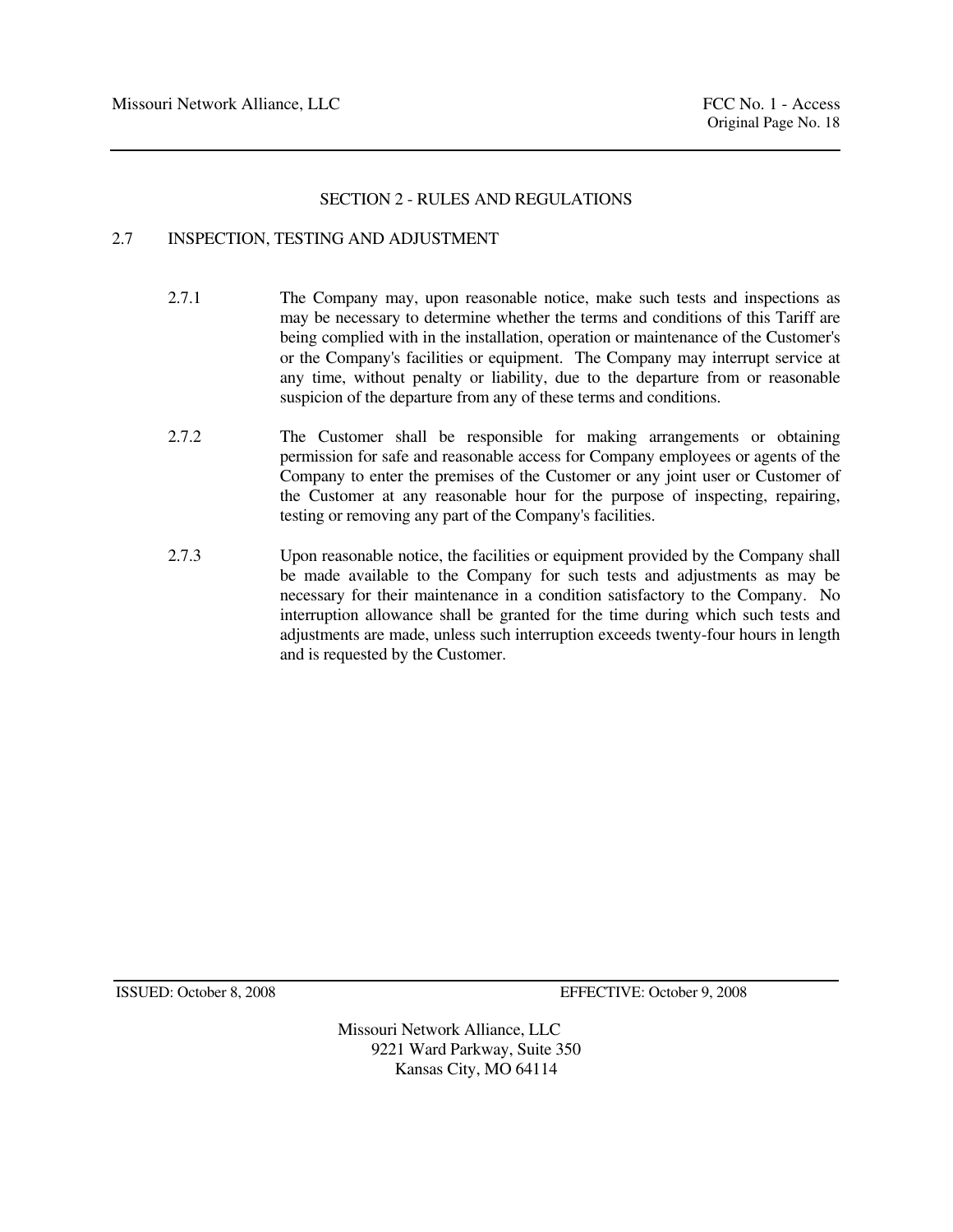# 2.8 SUSPENSION OR TERMINATION OF SERVICE

# 2.8.1 Suspension or Termination for Nonpayment

 In the event that any bill rendered or any deposit required is not paid, the Company may suspend service or terminate service until the bill or the required deposit has been paid. If service is suspended or terminated for nonpayment, the Customer must remit a Connection Charge as well as any payment due and any applicable deposits prior to re-connection.

Suspension or termination shall not be made until:

- A) At least ten (10) days after written notification has been served personally on the Customer, or at least twenty (20) days after written notification has been mailed to the billing address of the Customer or;
- B) At least ten (10) days after the Customer has either signed for or refused a registered letter containing written notification mailed to the billing address of the Customer.

 Access service shall not be suspended or terminated for nonpayment on weekends, public holidays, other federal and state holidays proclaimed by the President or the Governor, or on days when the main business office of the Company is not open for business.

ISSUED: October 8, 2008 EFFECTIVE: October 9, 2008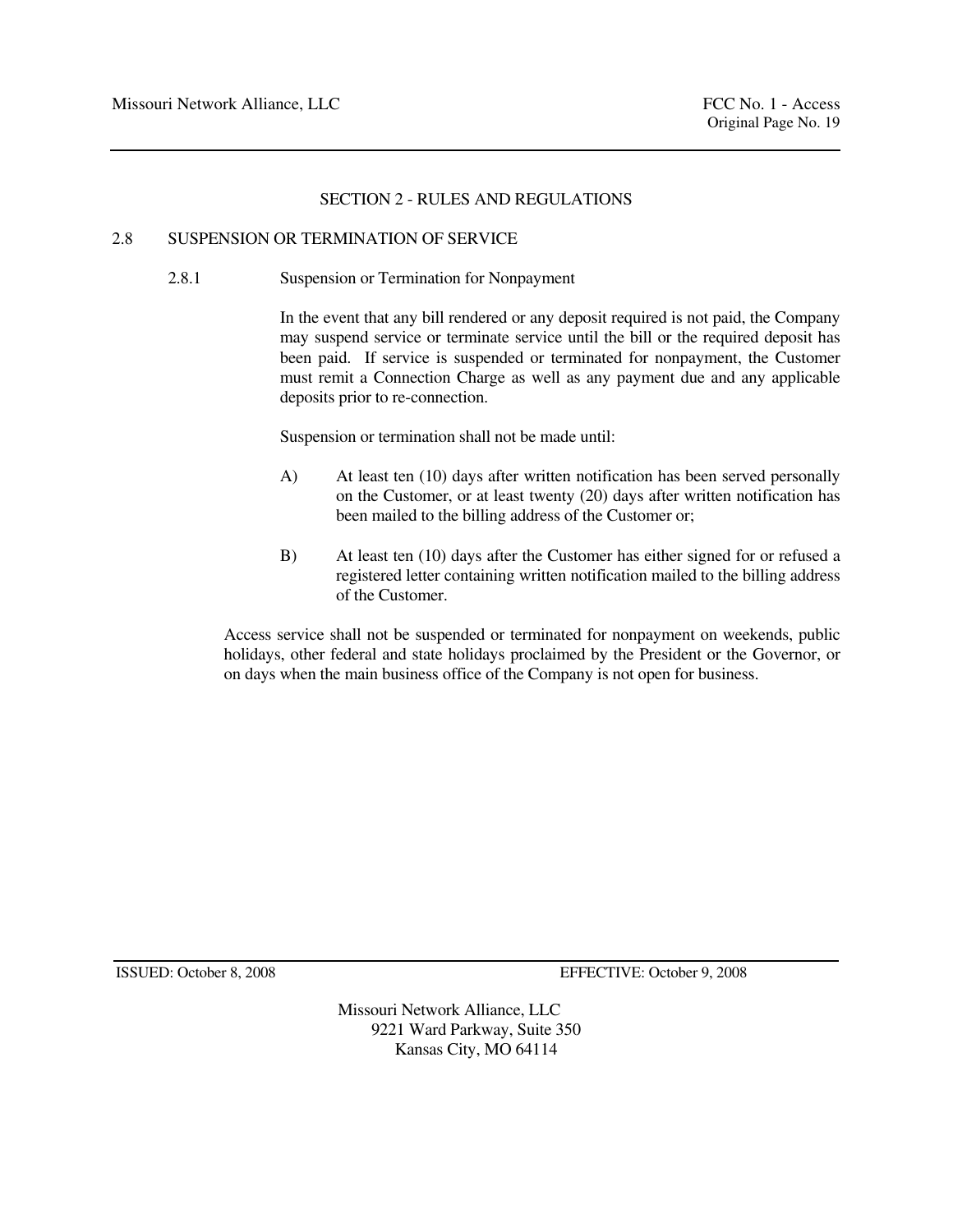#### 2.8 SUSPENSION OR TERMINATION OF SERVICE (Cont'd)

2.8.2 Exceptions to Suspension and Termination

Access service shall not be suspended or terminated for:

- A) Nonpayment of bills rendered for charges other than access service or deposits requested in connection with access service;
- B) Nonpayment for service for which a bill has not been rendered;
- C) Nonpayment for service which have not been rendered;
- D) Nonpayment of any billed charge which is in dispute or for the nonpayment of a deposit which is in dispute during the period before a determination of the dispute is made by the Company in accordance with Company's complaint handling procedures.
- E) Access service may be suspended or terminated for nonpayment of the undisputed portion of a disputed bill or deposit if the Customer does not pay the undisputed portion after being asked to do so.

ISSUED: October 8, 2008 EFFECTIVE: October 9, 2008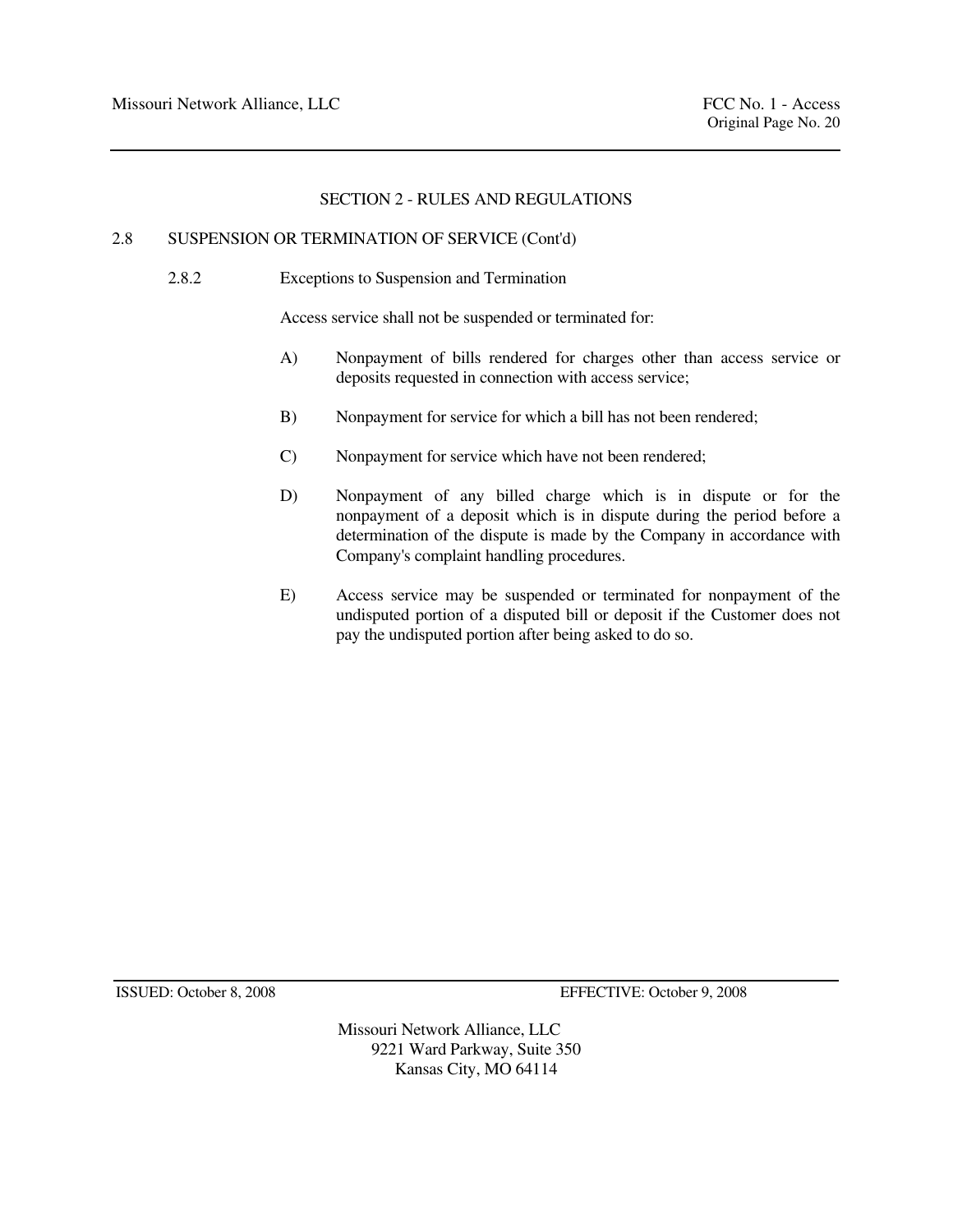# 2.8 SUSPENSION OR TERMINATION OF SERVICE (Cont'd)

2.8.3 Verification of Nonpayment

 Access service shall not be suspended or terminated for nonpayment of a bill rendered or a required deposit unless the Company has verified, in a manner approved by the Commission, that payment has not been received at any office of the Company or at any office of an authorized collection agent through the end of the period indicated in the notice.

ISSUED: October 8, 2008 EFFECTIVE: October 9, 2008

Missouri Network Alliance, LLC 9221 Ward Parkway, Suite 350 Kansas City, MO 64114

Missouri Network Alliance, LLC FCC No. 1 - Access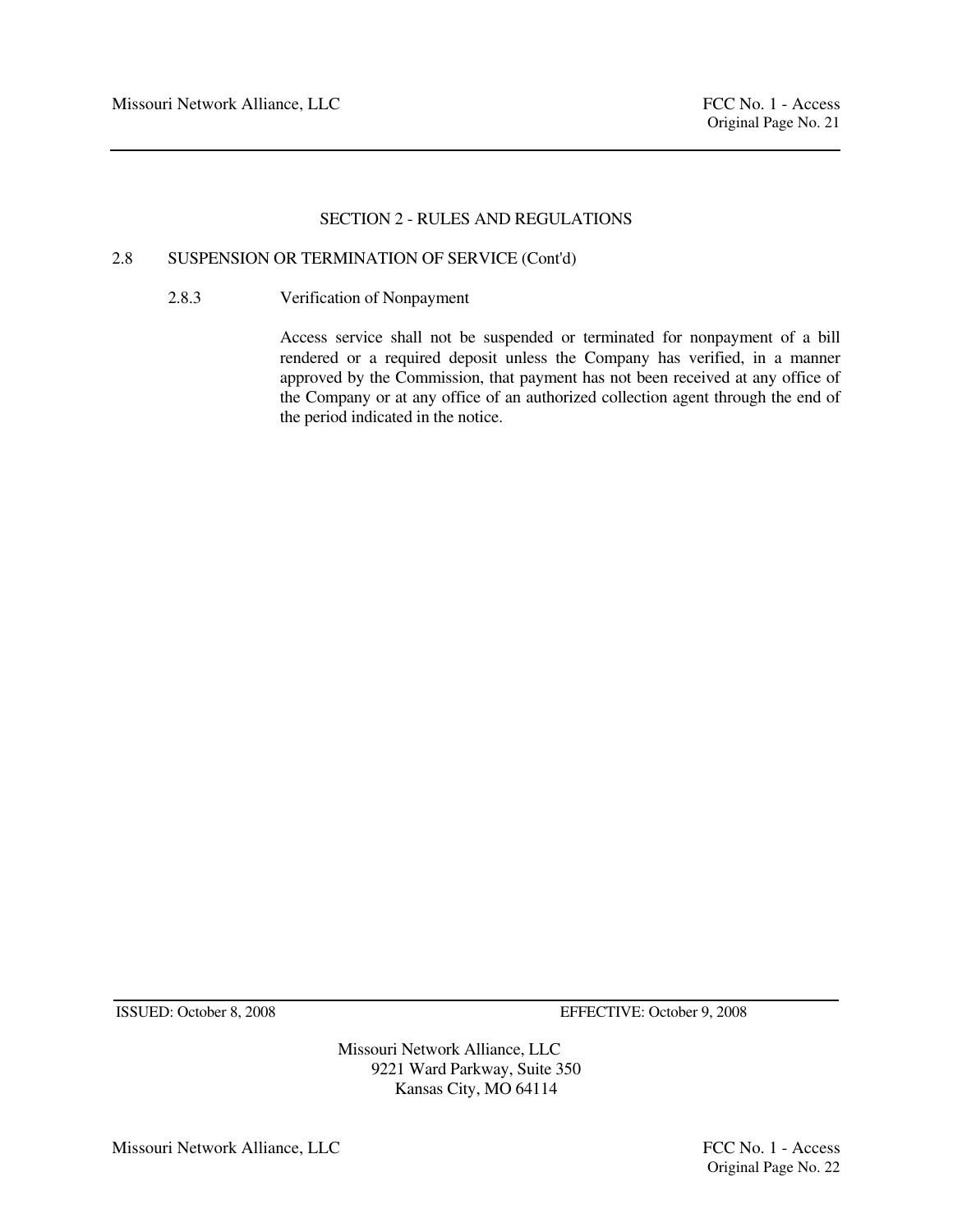#### 2.8 SUSPENSION OR TERMINATION OF SERVICE (Cont'd)

- 2.8.4 Termination For Cause Other Than Nonpayment
	- A) General

 The Company, after notice in writing to the Customer and after having given the Customer an appropriate opportunity to respond to such notice, may terminate service and sever the connection(s) from the Customer's premises under the following conditions:

- 1. in the event of prohibited, unlawful or improper use of the facilities or service, or any other violation by the Customer of the rules and regulations governing the facilities and service furnished, or
- 2. if, in the judgment of the Company, any use of the facilities or service by the Customer may adversely affect the Company's personnel, plant, property or service. The Company shall have the right to take immediate action, including termination of the service and severing of the connection, without notice to the Customer when injury or damage to telephone personnel, plant, property or service is occurring, or is likely to occur, or
- 3. in the event of unauthorized use, where the Customer fails to take reasonable steps to prevent the unauthorized use of the facilities or service received from the Company, or
- 4. in the event that service is connected for a Customer who is indebted to the Company for service or facilities previously furnished, that service may be terminated by the Company unless the Customer satisfies the indebtedness within twenty (20) days after written notification.

ISSUED: October 8, 2008 EFFECTIVE: October 9, 2008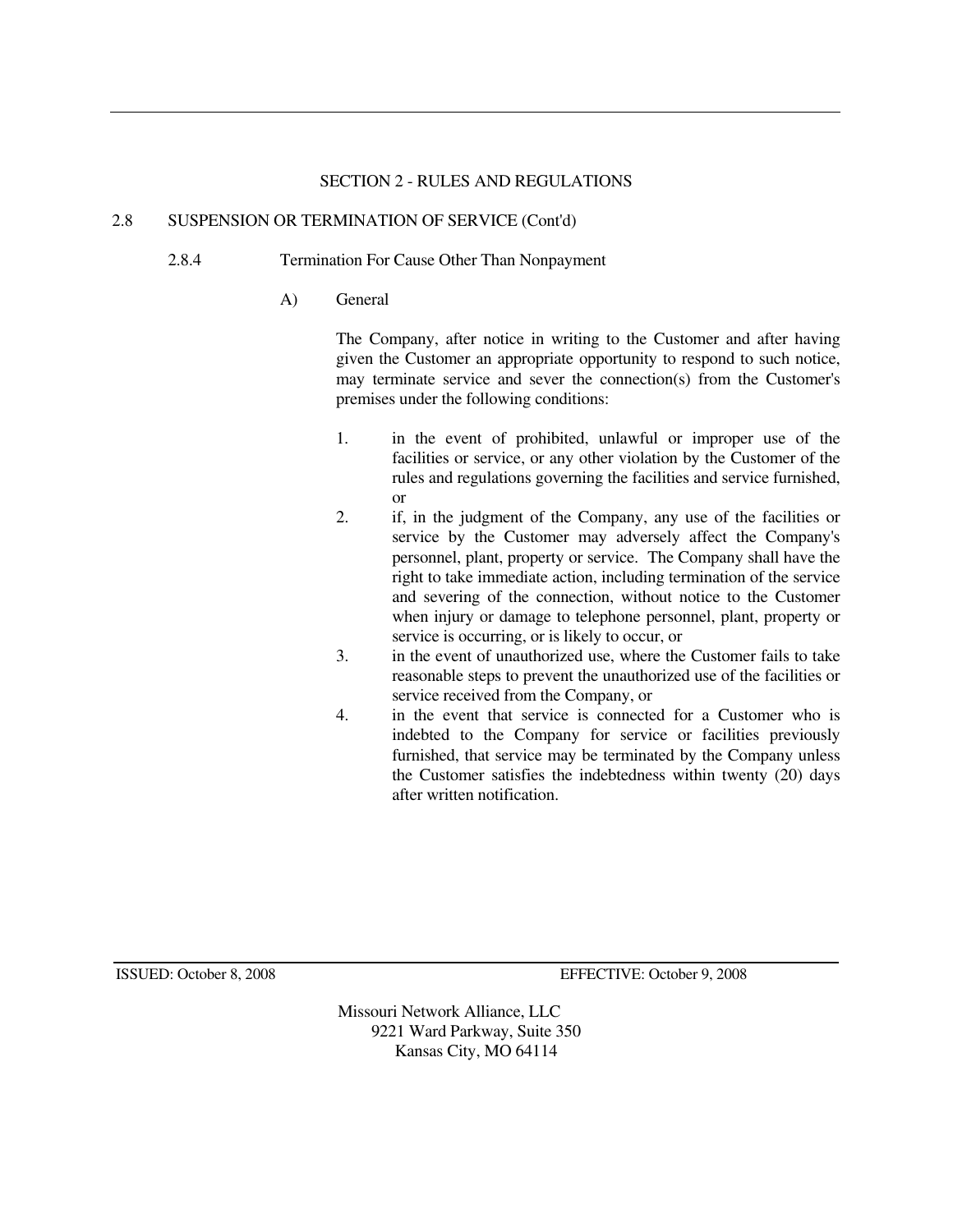# 2.8 SUSPENSION OR TERMINATION OF SERVICE (Cont'd)

- 2.8.4 Termination For Cause Other Than Nonpayment (cont'd)
	- B) Prohibited, Unlawful or Improper Use of the Facilities or Service

 Prohibited, unlawful or improper use of the facilities or service includes, but is not limited to:

- 1. The use of facilities or service of the Company without payment of Tariff charges;
- 2. Permitting fraudulent use.
- C) Abandonment or Unauthorized Use of Facilities
	- 1. If it is determined that facilities have been abandoned, or are being used by unauthorized persons, or that the Customer has failed to take reasonable steps to prevent unauthorized use, the Company may terminate access service.
	- 2. In the event that access service is terminated for abandonment of facilities or unauthorized use and service is subsequently restored to the same Customer at the same location:
		- a. No charge shall apply for the period during which service had been terminated, and
		- b. Reconnection charges will apply when service is restored. However, no charge shall be made for reconnection if the service was terminated due to an error on the part of the Company.

ISSUED: October 8, 2008 EFFECTIVE: October 9, 2008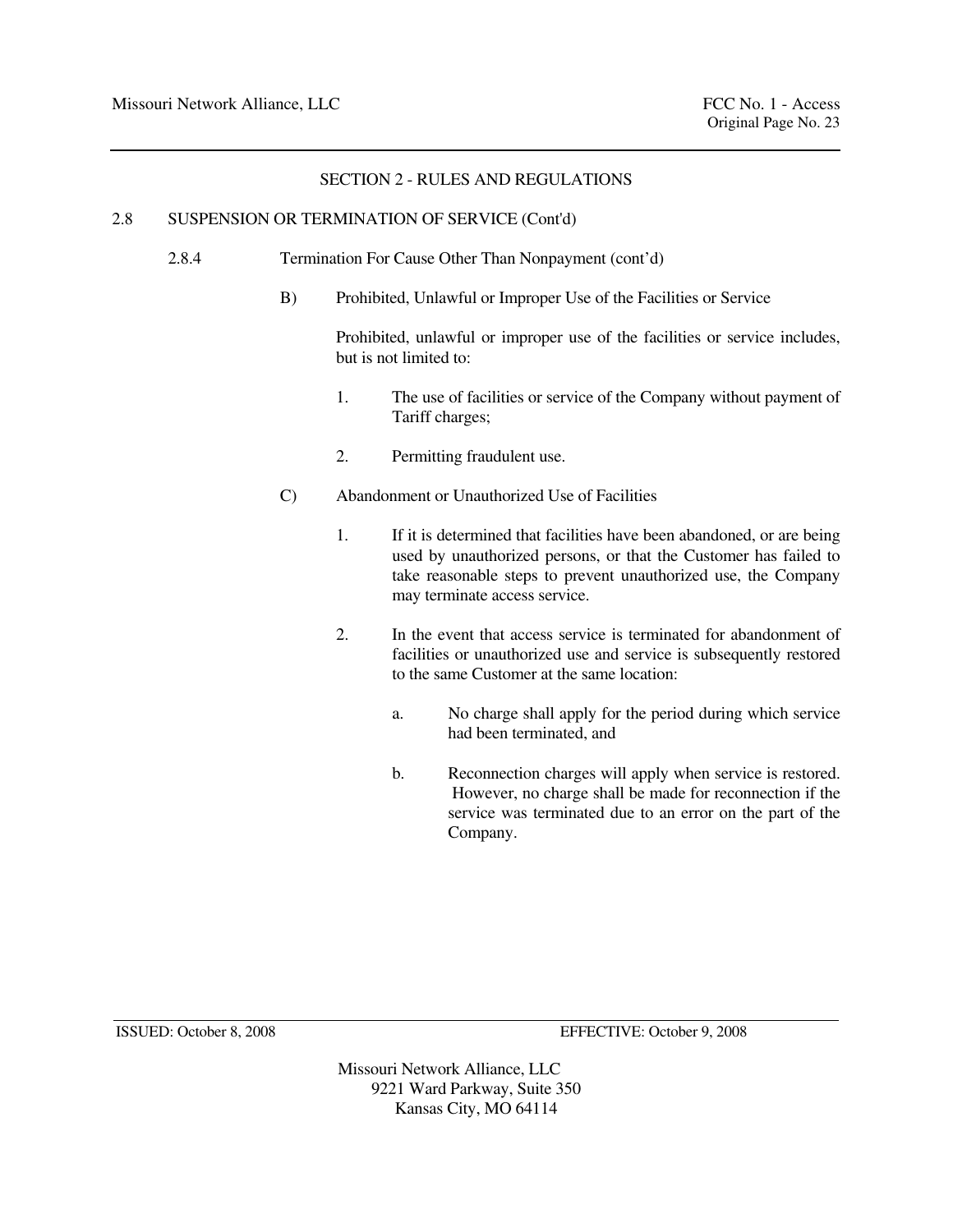# 2.8 SUSPENSION OR TERMINATION OF SERVICE (Cont'd)

2.8.4 Termination For Cause Other Than Nonpayment (cont'd)

D) Change in the Company's Ability to Secure Access

 Any change in the Company's ability (a) to secure and retain suitable facilities and rights for the construction and maintenance of the necessary circuits and equipment or (b) to secure and retain suitable space for its plant and facilities in the building where service is provided to the Customer may require termination of a Customer's service until such time as new arrangements can be made. No charges will be assessed the Customer while service is terminated, and no connection charges will apply when the service is restored.

ISSUED: October 8, 2008 EFFECTIVE: October 9, 2008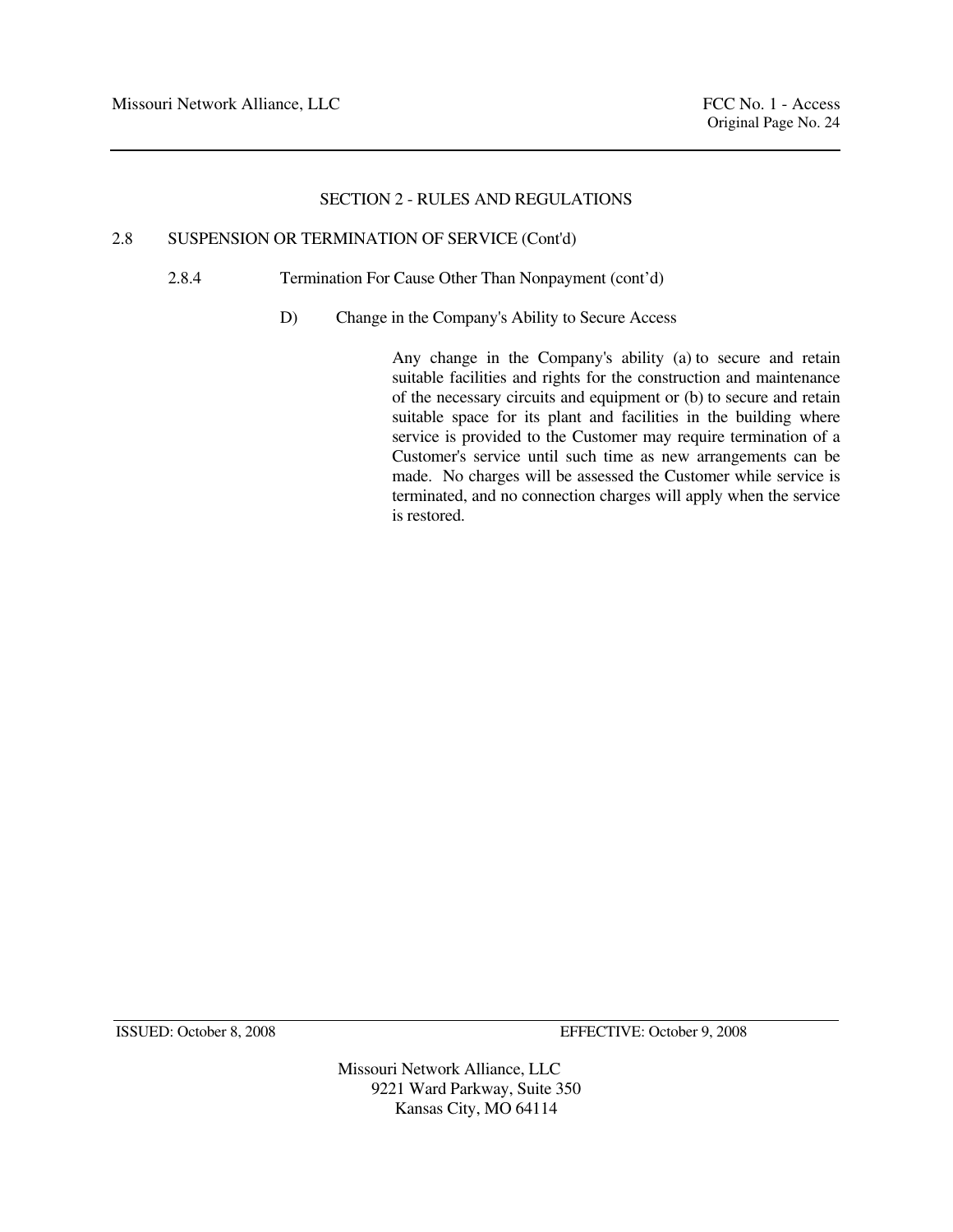#### 2.8 SUSPENSION OR TERMINATION OF SERVICE (Cont'd)

2.8.5 Emergency Termination of Service

 The Company will immediately terminate the service of any Customer, on request, when the Customer has reasonable belief that the service is being used by an unauthorized person or persons. The Company may require that the request be submitted in writing as a follow-up to a request made by telephone.

#### 2.9 OBLIGATIONS OF THE CUSTOMER

#### 2.9.1 Damages

 The Customer shall reimburse the Company for damages to Company facilities utilized to provide services under this Tariff caused by the negligence or willful act of the Customer, or resulting from improper use of the Company's facilities, or due to malfunction of any facilities or equipment provided by other than the Company, except that no Customer shall be liable for another Customer's actions.

# 2.9.2 Ownership of Facilities

 Facilities utilized by the Company to provide service under the provisions of this Tariff shall remain the property of the Company. Such facilities shall be returned to the Company by the Customer, whenever requested, within a reasonable period following the request in as good condition as reasonable wear permits.

ISSUED: October 8, 2008 EFFECTIVE: October 9, 2008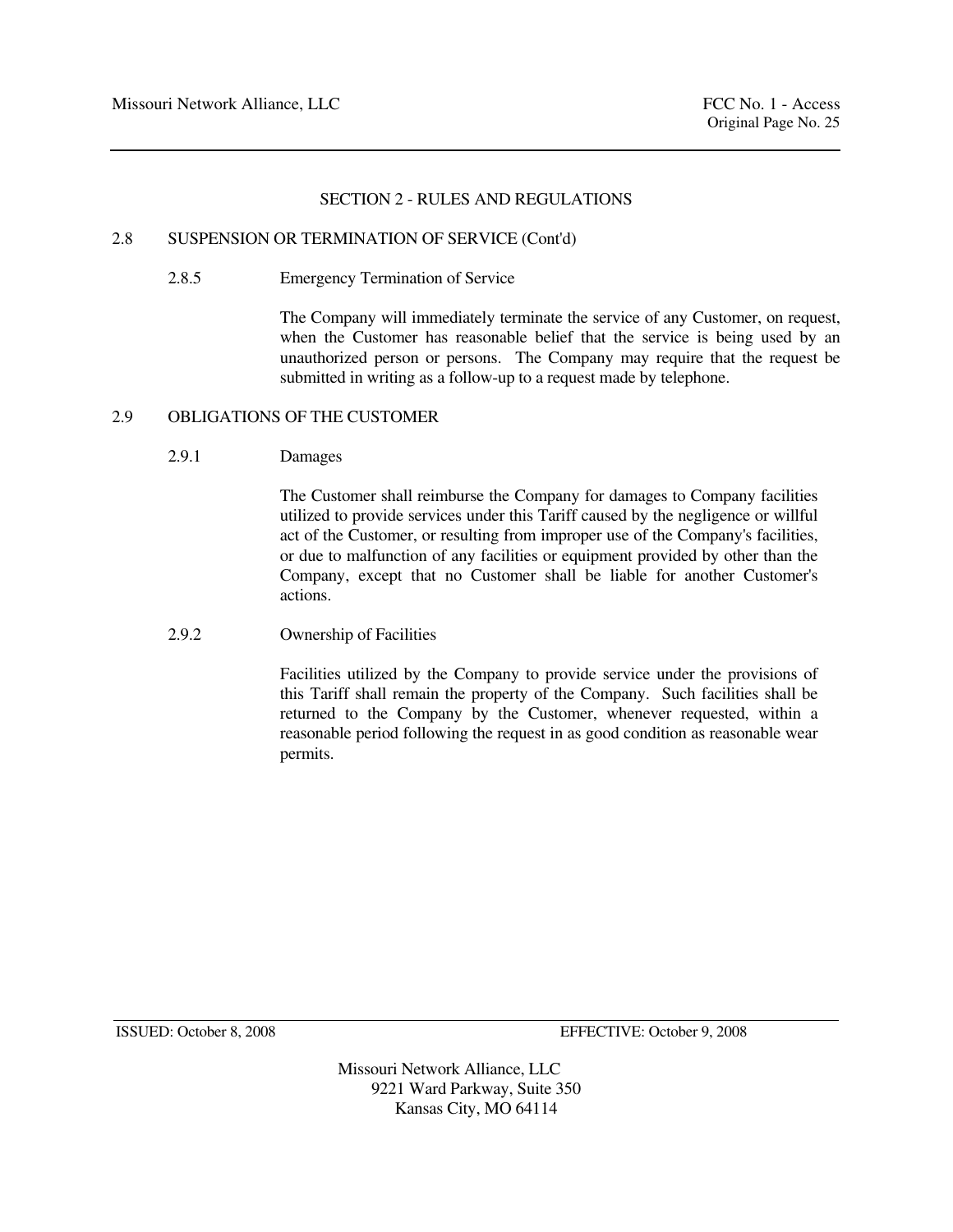# 2.9 OBLIGATIONS OF THE CUSTOMER (Cont'd)

2.9.3 Equipment Space and Power

 The Customer shall furnish to the Company, at no charge, equipment space and electrical power required by the Company to provide services under this Tariff at the points of termination of such services. The selection of AC or DC power shall be mutually agreed to by the Customer and the Company. The Customer shall make necessary arrangements in order that the Company will have access to such spaces at reasonable times for installation, testing, repair, maintenance or removal of Company service.

2.9.4 Testing

 The services provided under this Tariff shall be made available to the Company at mutually agreed upon times in order to permit the Company to test, adjust and maintain the services in satisfactory operating condition. No credit will be allowed for any interruption during such tests and adjustments.

2.9.5 Design of Customer Services

 The Customer shall be responsible for its own expense for the overall design of its services and for any redesigning or rearrangements of its services which may be required because of changes in facilities, operations or procedures of the Company, minimum protection criteria or operating or maintenance characteristics of the facilities.

2.9.6 Network Contingency Coordination

 The Customer shall, in cooperation with the Company, coordinate in planning the actions to be taken to maintain maximum network capability following natural or man-made disasters which affect telecommunications service.

ISSUED: October 8, 2008 EFFECTIVE: October 9, 2008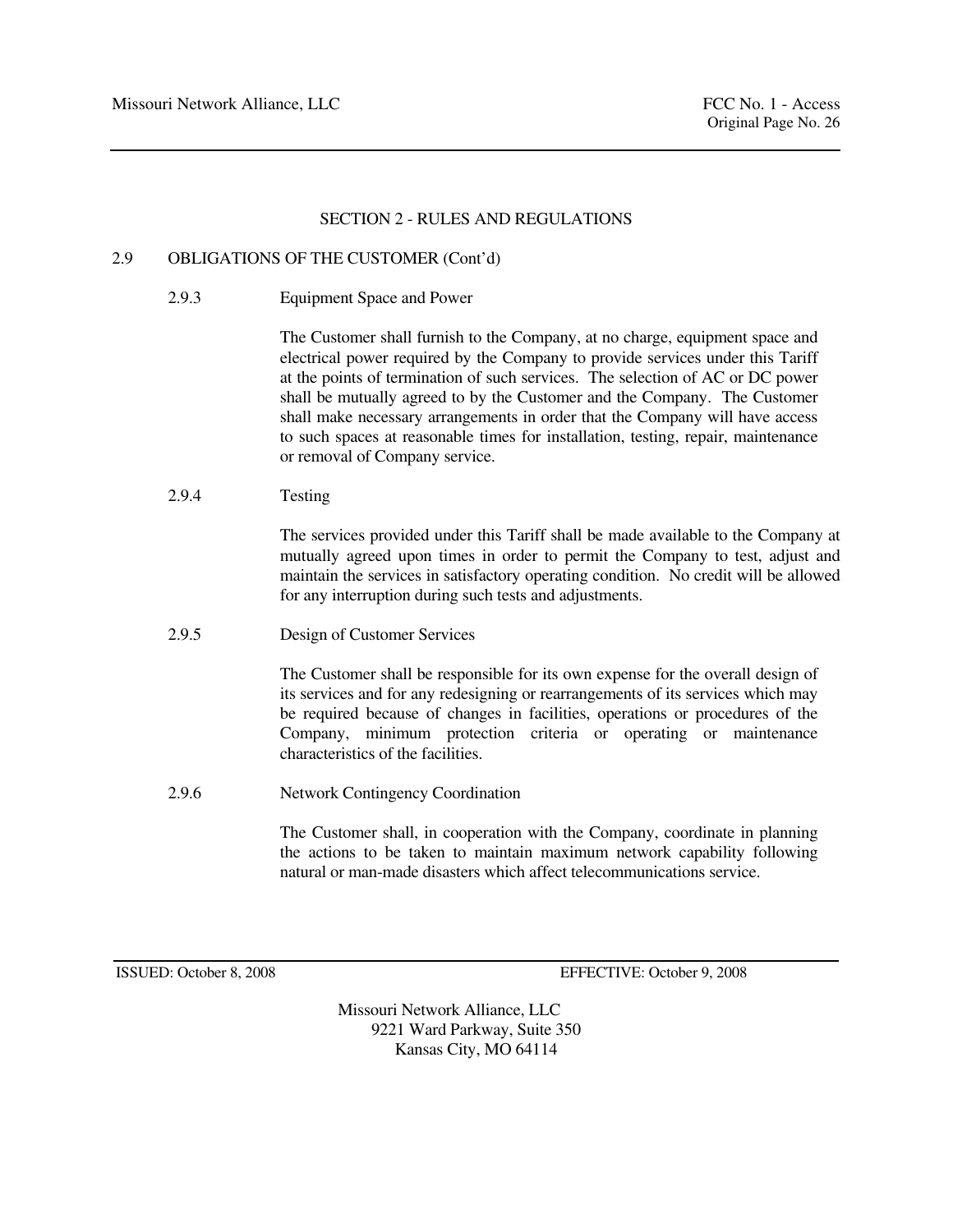# 2.9 OBLIGATIONS OF THE CUSTOMER (Cont'd)

# 2.9.7 Jurisdictional Reports

 For Switched Access services, the Company will use the percentage of interstate originating Feature Group D usage as derived from actual call detail records to determine the Percent of Interstate Usage (PIU) to apply to originating switched access services provided by the Company to the Customer. The Company will use the percentage of interstate terminating Feature Group D usage as derived from actual call detail records to determine the Percent of Interstate Usage (PIU) to apply to terminating switched access services provided by the Company to the Customer.

 When the Company receives insufficient call detail to determine the jurisdiction of some or all originating and terminating access minutes of use, the Company will apply the PIU factor(s) provided by the Customer or developed by the Company to those minutes of use for which the Company does not have sufficient call detail. Such PIU factor(s) will be used until the Customer provides an update to its PIU factor(s) as set forth below. For all flat rated Switched Access Services, the Company will apply the PIU factor(s) as provided by the Customer or developed by the Company as set forth below, each month until the Customer provides an update to its PIU factor(s).

The Customer will provide a projected PIU for each Switched Access Service for each end office when placing its order to add or discontinue services. Such PIU factors are applied to all usage rated, where the Company does not receive sufficient call detail to determine the jurisdiction of the usage.

If the Customer does not supply the revised reports, the Company will assume the percentages to be the same as those provided in the last quarterly report. For those cases in which a quarterly report has never been received from the Customer, the Company will assume the percentages to be the same as those provided in the Customer's order for service or as developed by the Company as specified.

ISSUED: October 8, 2008 EFFECTIVE: October 9, 2008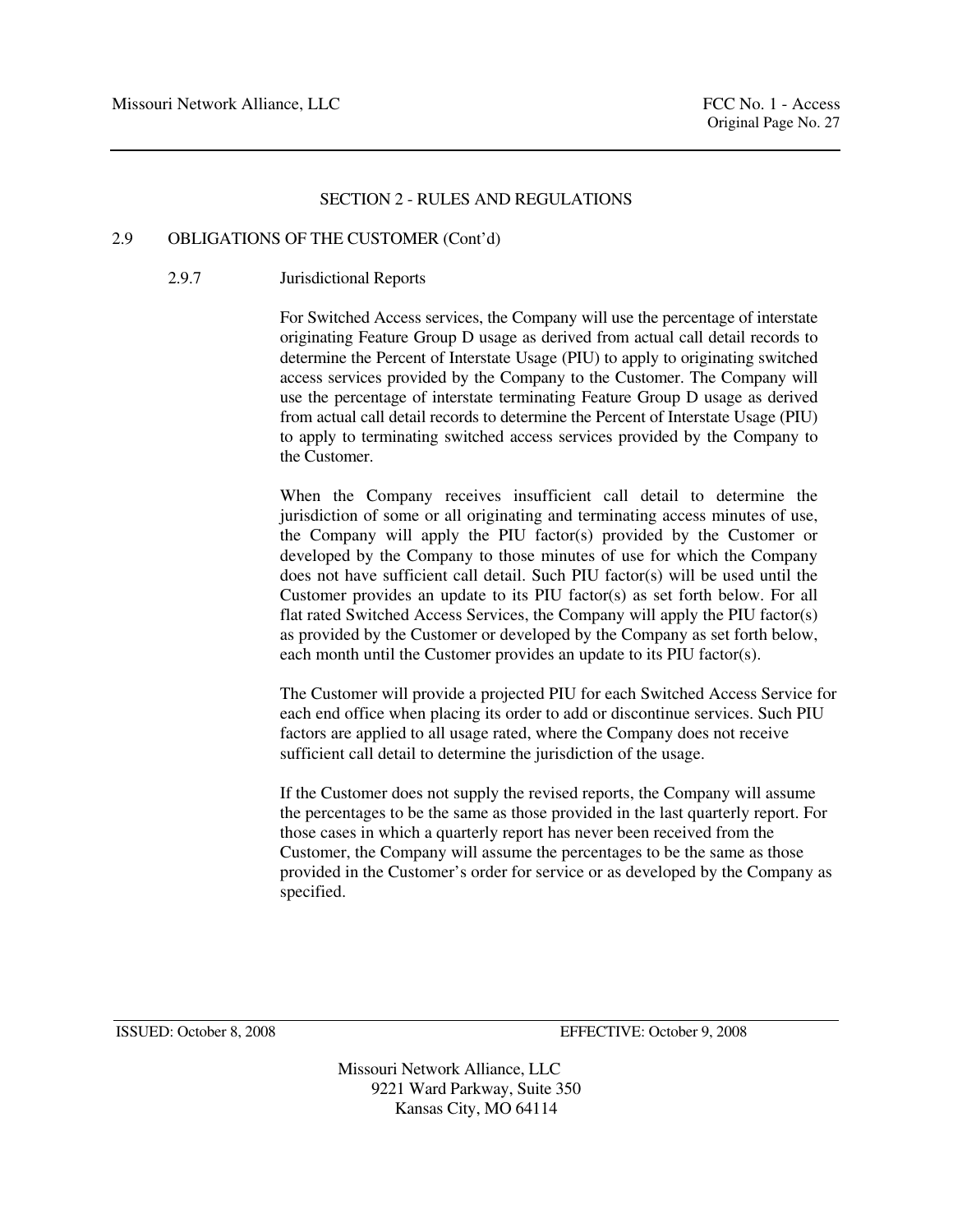#### 2.9 OBLIGATIONS OF THE CUSTOMER (Cont'd)

# 2.9.7 Jurisdictional Reports (Cont'd)

Effective on the first of January, April, July and October of each year, the Customer shall update its interstate and intrastate jurisdictional report. The Customer shall forward to the Company, to be received no later than fifteen (15) days after the first of each such month, a revised report showing the interstate and intrastate percentage of use for the past three months ending the last day of December, March, June and September, respectively, for each service arranged for interstate use. Such revised report will serve as the basis for the next three month's billing for determining the jurisdiction for Switched Access Services in cases where the Company does not have sufficient call detail to do so and will be effective on the bill date for that service.

No prorating or back billing will be done based on the revised report. If the Customer does not supply the revised reports, the Company will assume the percentages to be the same as those provided in the last quarterly report. For those cases in which a quarterly report has never been received from the Customer, the Company will assume the percentages to be the same as those provided in the Customer's order for service or as developed by the Company.

If a billing dispute arises or if a regulatory commission questions the projected PIU factor(s) provided by the Customer, the Company may, by written request, require the Customer to provide the data the Customer used to determine the projected PIU factor(s). This written request will be considered the initiation of the audit. The Customer shall supply the data to an independent auditor or the Company within thirty (30) days of the Company request. The customer shall keep records of call detail from which the percentage of interstate and intrastate use can be ascertained as set forth above, and upon request of the Company make the records available for inspection at an agreed upon location during normal business hours as reasonably necessary for purposes of verification of the percentages. The Company will audit data from one quarter unless a longer period is requested by the Customer and agreed to by the Company.

ISSUED: October 8, 2008 EFFECTIVE: October 9, 2008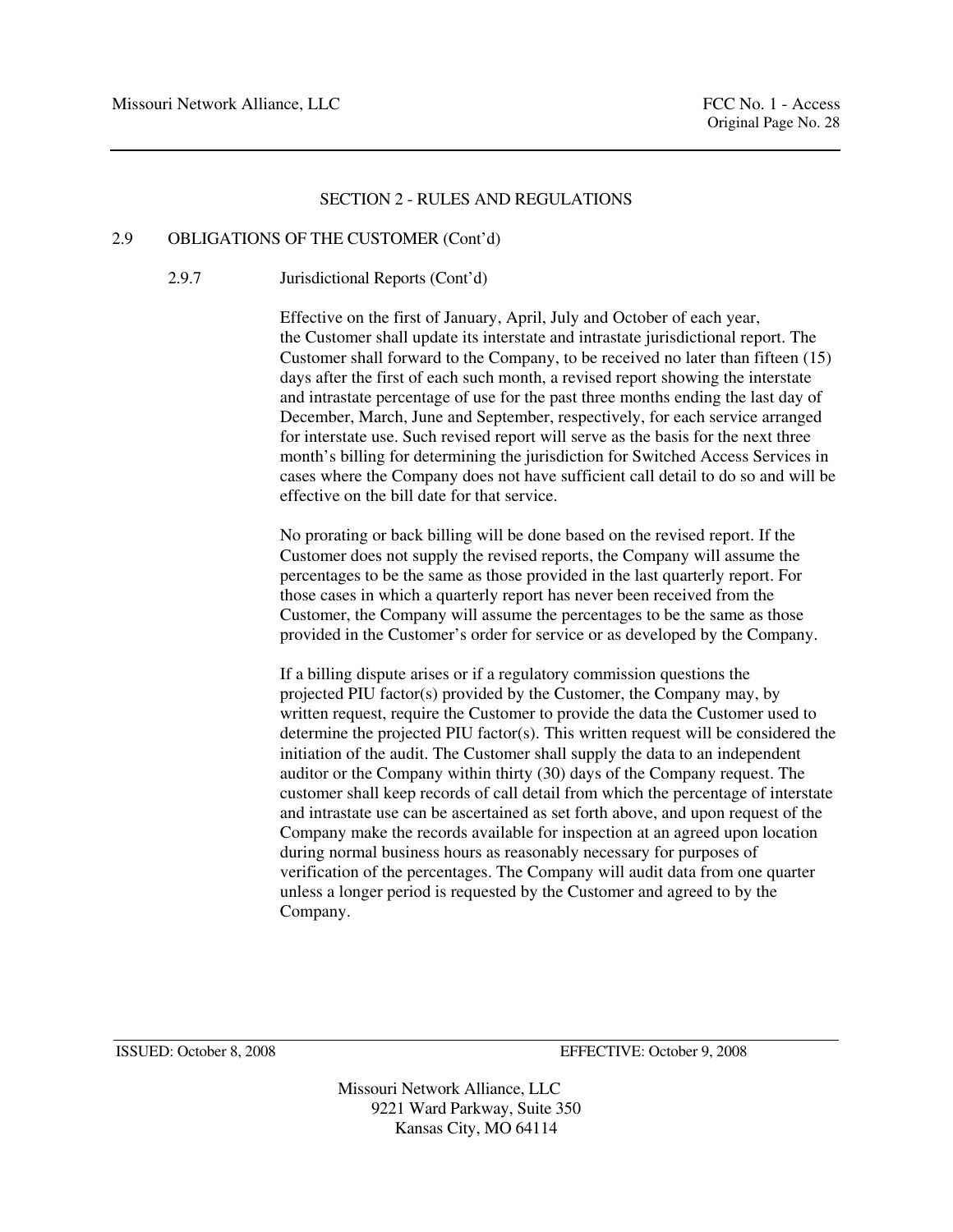#### 2.9 OBLIGATIONS OF THE CUSTOMER (Cont'd)

2.9.7 Jurisdictional Reports (Cont'd)

Audits may be conducted by: (1) the Company; (2) an independent auditor under contract to the Company; (3) a mutually agreed upon independent auditor paid for by the Company; or (4) an independent auditor selected and paid for by the Customer. If the Customer selects option (4), where it pays for its own independent audit, the selected auditor must certify that the audit was performed following Commission procedures for measuring interstate traffic as established by Commission Order, and provide the Company a report with supporting documentation to verify such procedures.

Verification audits may be conducted no more frequently than once per year except in extreme circumstances. The Company and Customer will attempt to limit the audit to a reasonable time to effectively complete the audit. The Company and Customer shall respond promptly to requests generated during the audit to ensure timely completion of the audit.

2.9.8 Mixed Interstate and Intrastate Access Service

 When mixed interstate and intrastate Access Service is provided, all charges, including nonrecurring charges, usage charges, and optional features, will be prorated between interstate and intrastate. The percentage provided in the reports as set forth in Section 2.9.7 will serve as the basis for prorating the charges.

# 2.10 DETERMINATION OF MILEAGE

 Service for which rates are mileage sensitive are rated on the airline distance between the Company's switch location and an End-User's End Office Switch.

ISSUED: October 8, 2008 EFFECTIVE: October 9, 2008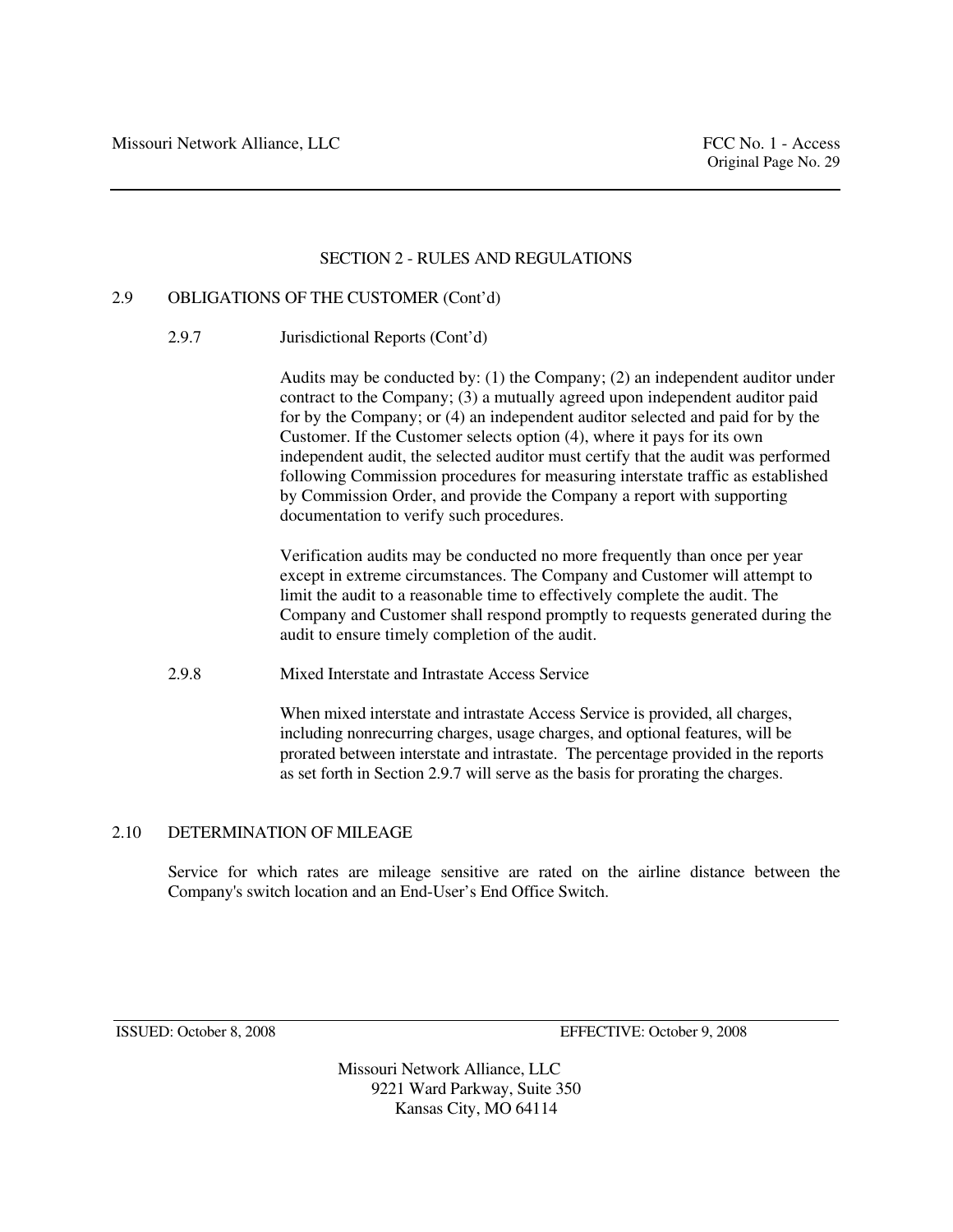# 2.11 CALCULATION OF MILEAGE

 Airline mileage, where mileage is the basis for rating calls, is obtained by using the "V" and "H" coordinates assigned to each rate center and contained in NECA FCC Tariff No. 4 or successor Tariffs. To determine the airline distance between any two locations, proceed as follows:

- a. Obtain the "V" and "H" coordinates for each location. The "V" coordinate is the first four digits in the "VH" column. The "H" coordinate is the next four digits.
- b. Obtain the difference between the "V" coordinates of each of the locations. Obtain the difference between the "H" coordinates.
- c. Square each difference obtained in step b., above.
- d. Add the square of the "V" difference and the "H" difference obtained in step c., above.
- e. Divide the sum of the square by 10. Round to the next higher whole number if any fraction is obtained.
- f. Obtain the square root of the whole number result obtained above. Round to the next higher whole number if any fraction is obtained. This is the airline mileage.

Formula: 
$$
\begin{array}{c}\n7 \\
1 \\
1 \\
\sqrt{(\frac{V_1 - V_2)^2 + (H_1 - H_2)^2}{10}} \\
\end{array}
$$

ISSUED: October 8, 2008 EFFECTIVE: October 9, 2008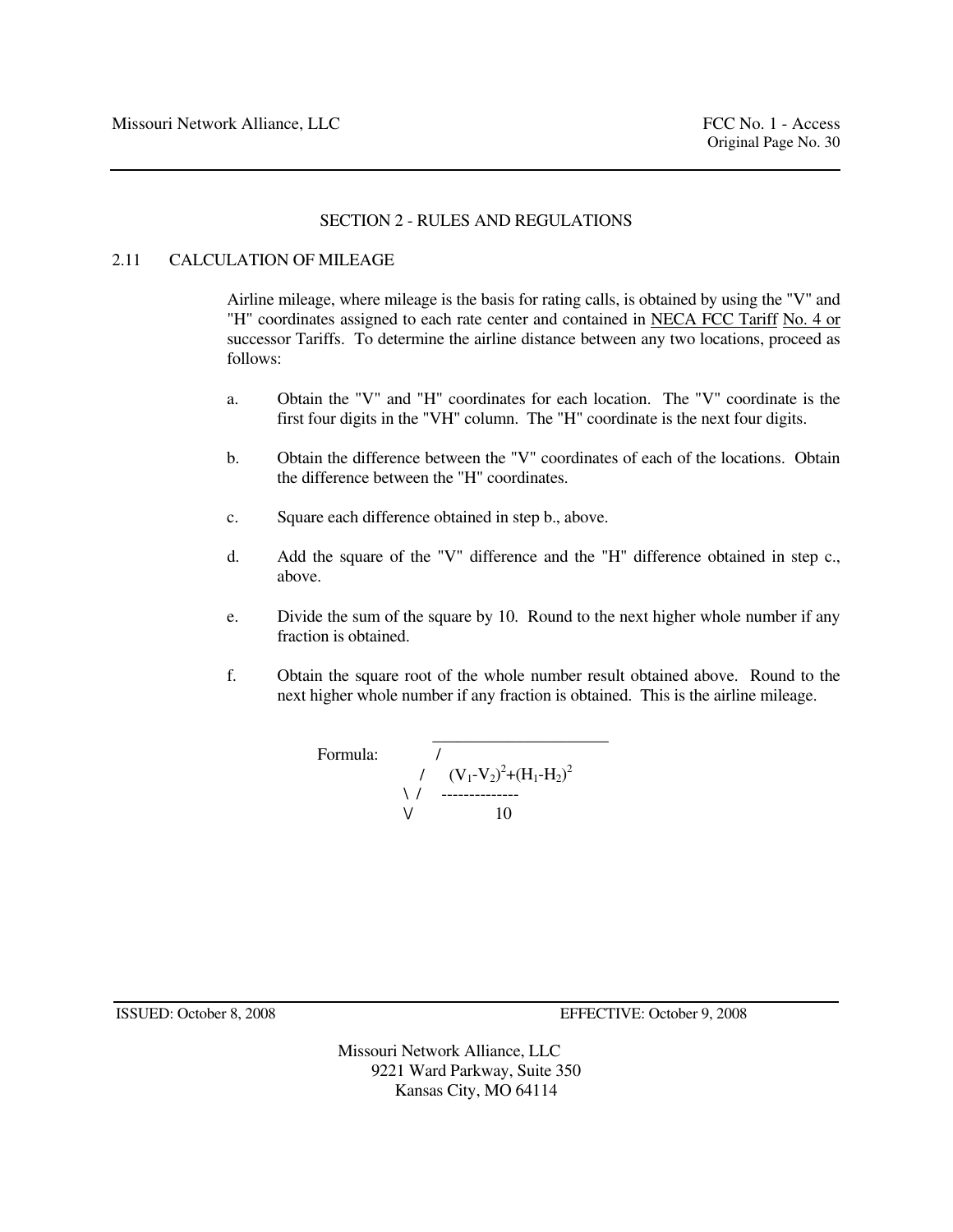# **CONTENTS**

# SECTION 3 - SWITCHED ACCESS SERVICE

|     | <b>PAGE</b> |
|-----|-------------|
|     |             |
|     |             |
|     |             |
| 3.4 |             |
|     |             |

ISSUED: October 8, 2008 EFFECTIVE: October 9, 2008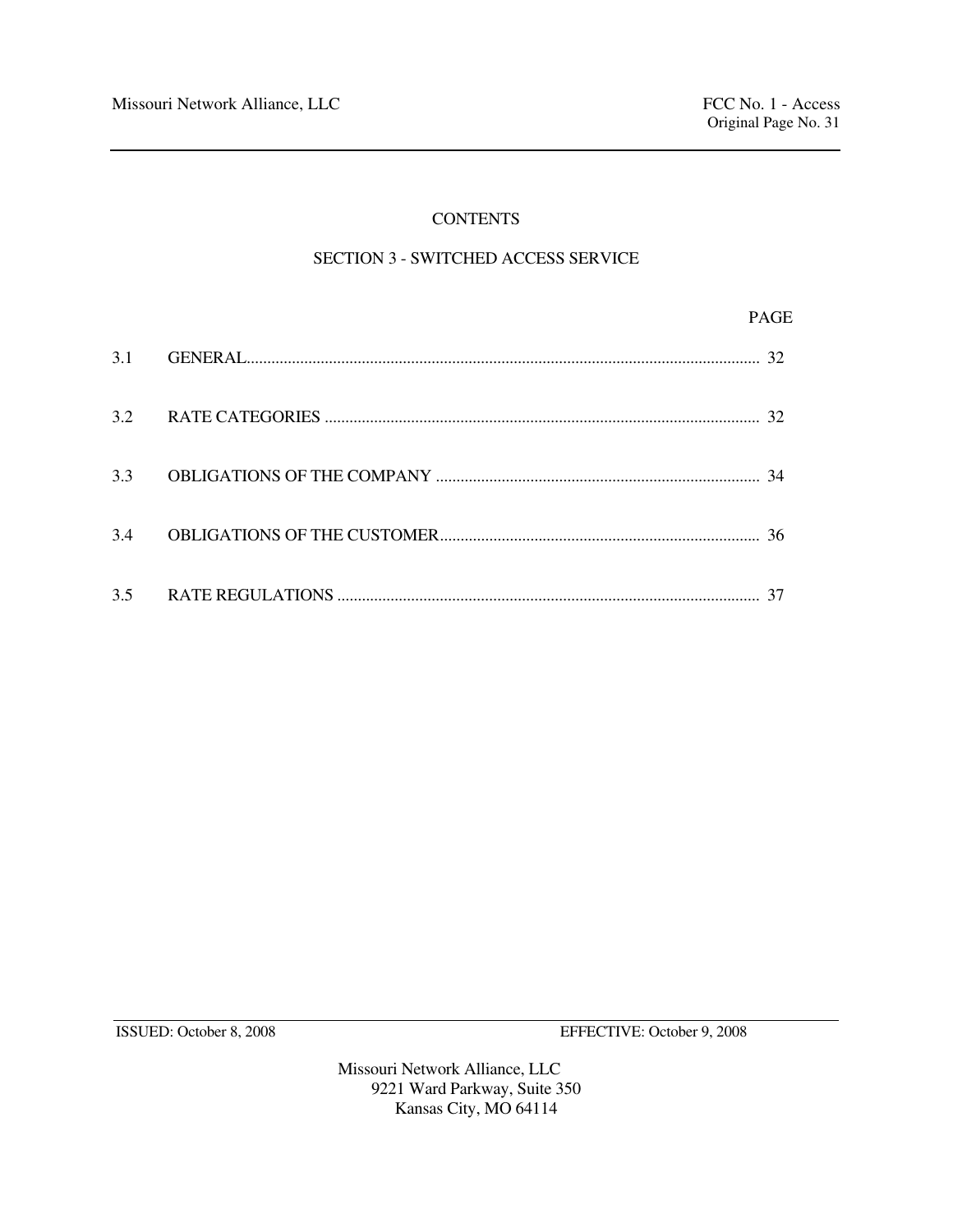# 3.1 GENERAL

 Switched Access Service, which is available to Customers for their use in furnishing their services to End Users, provides a two-point electrical communications path between a Customer Designated Premises or Wire Center and an End User's End Office Switch. It provides for the use of Company terminating, switching and trunking facilities to originate and terminate calls from an End User's Serving Wire Center to a Customer's switching facilities point of interconnection. Feature Group D (FGD) switched access service is provided as trunk side switching through the use of access tandem switch trunk equipment. The switch trunk equipment is provided with SS7, wink-start, start-pulsing signals and answer and disconnect supervisory signaling. An Access Service Request ("ASR") will be used to place an Access Order for new service or to request change to an existing service. A Customer may order any number of services of the same type and between the same premises on a single Access Order. The Customer shall provide to the Company the order information required below:

- Customer name and premises address(es)
- Billing name and address
- Customer contact name(s) and telephone number(s) for all provisioning activities
- Specify the type of Entrance Facility to be used
- Specify directionality of the service

 The application of rates for Switched Access Service is described in Section 3.2 following. The cancellation of an Access Order is described in Section 3.5.2 following.

# 3.2 RATE CATEGORIES

The rate categories that apply to Switched Access Service, as provided by Company, are:

 Switch Transport, comprised of Switched Facility Switched Termination Switching Entrance Facility Switch Port

ISSUED: October 8, 2008 EFFECTIVE: October 9, 2008

Missouri Network Alliance, LLC 9221 Ward Parkway, Suite 350 Kansas City, MO 64114

Missouri Network Alliance, LLC **FCC No. 1 - Access**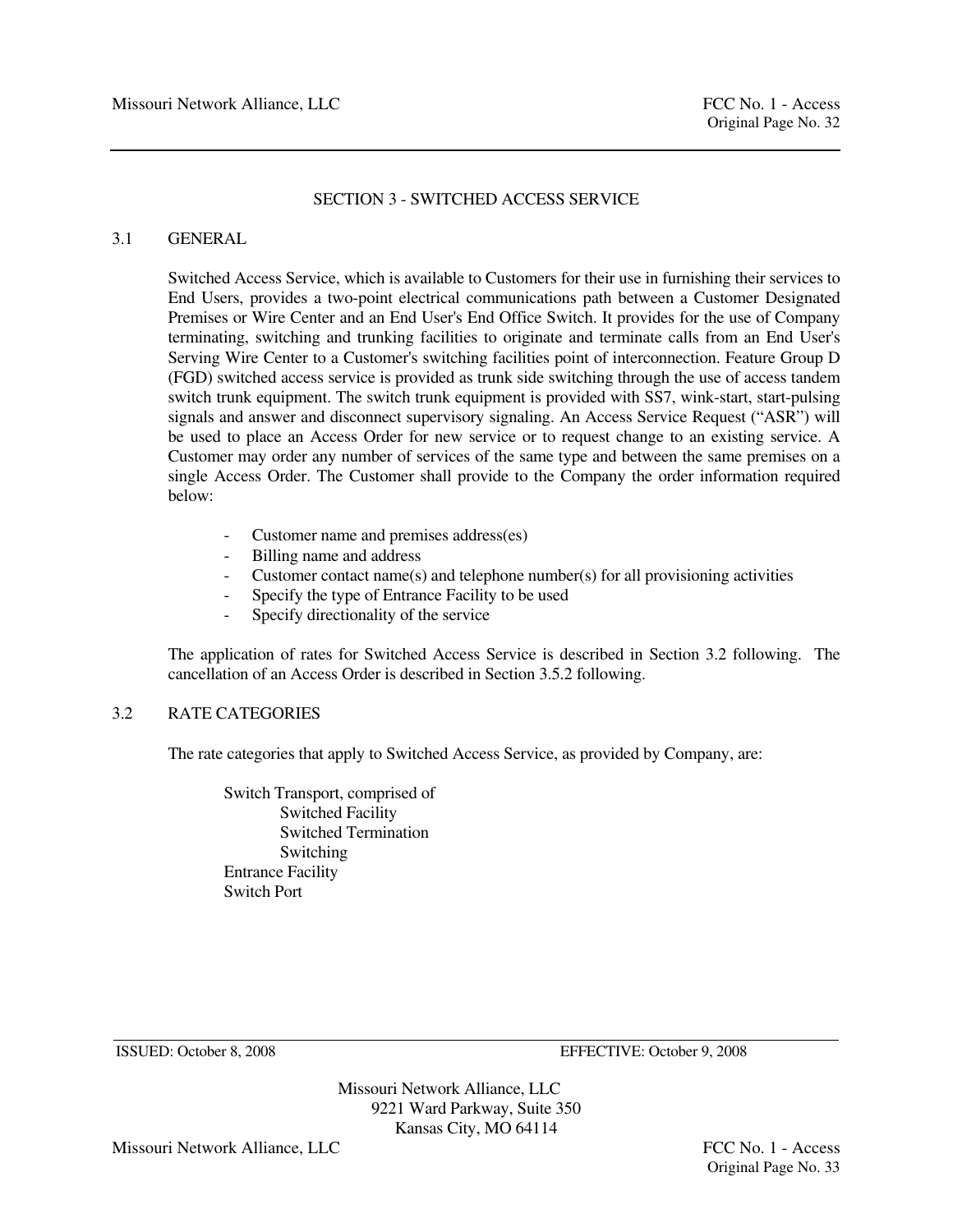# 3.2 RATE CATEGORIES (Cont'd)

# 3.2.1 Service Definition

 Switched Access Service is shared trunks that carry the combined traffic of more than one Interexchange Carrier from an end office to an access tandem where the calls are then switched onto trunks that are dedicated to individual Interexchange Carriers for transport from the access tandem to the wire center of the Customer Designated Premises. Switched Access Service is provisioned in two parts: (1) Switch Transport from the end office to the Company switch over shared circuits; (2) the Company Entrance Facility and Switch Port.

# 3.2.2 Billing Components

 A) Switch Transport service is comprised of three parts: (1) a usage-based, distance sensitive Switch Facility component applied to the shared interoffice transmission between the end office and the Company switch, (2) a usage-based Switch Termination component applied at the Company end of the measured facility segment, and (3) the Company switching function. The mileage to be used to determine the rate for Switch Transport is calculated on the airline distance between the end office serving wire center where the call carried by Switch Transport originates or terminates and the Customer Entrance Facility. Where applicable, the V&H coordinates method is used to determine mileage. This method is set forth in the National Exchange Carrier Association, Inc. Tariff F.C.C No. 4 for Wire Center Information.

B) Entrance Facility service recovers a portion of the costs associated with a communication path between a Customer Designated Premise at the wire center and the Company Switch Transport. Included as part of the Entrance Facility is a standard channel interface arrangement which defines the technical characteristics associated with the type of facilities to which the access service is to be connected at the Customer Designated Premise and the type of signaling capability, if any. A Customer's Switch Transport may be connected to the Entrance Facility of another Customer, providing the other Customer submits a Letter of Authorization for this connection and assumes full responsibility for the cost of the Entrance Facility.

 C) Switch Port service provides the interface to the Company switch at the line rate of the Entrance Facility ordered by the Customer to the Customer Designated Premise. The quantity of ports is determined by the Customer and is based on the number of DS1 or DS3 channels ordered.

ISSUED: October 8, 2008 EFFECTIVE: October 9, 2008

Missouri Network Alliance, LLC 9221 Ward Parkway, Suite 350 Kansas City, MO 64114

Missouri Network Alliance, LLC FCC No. 1 - Access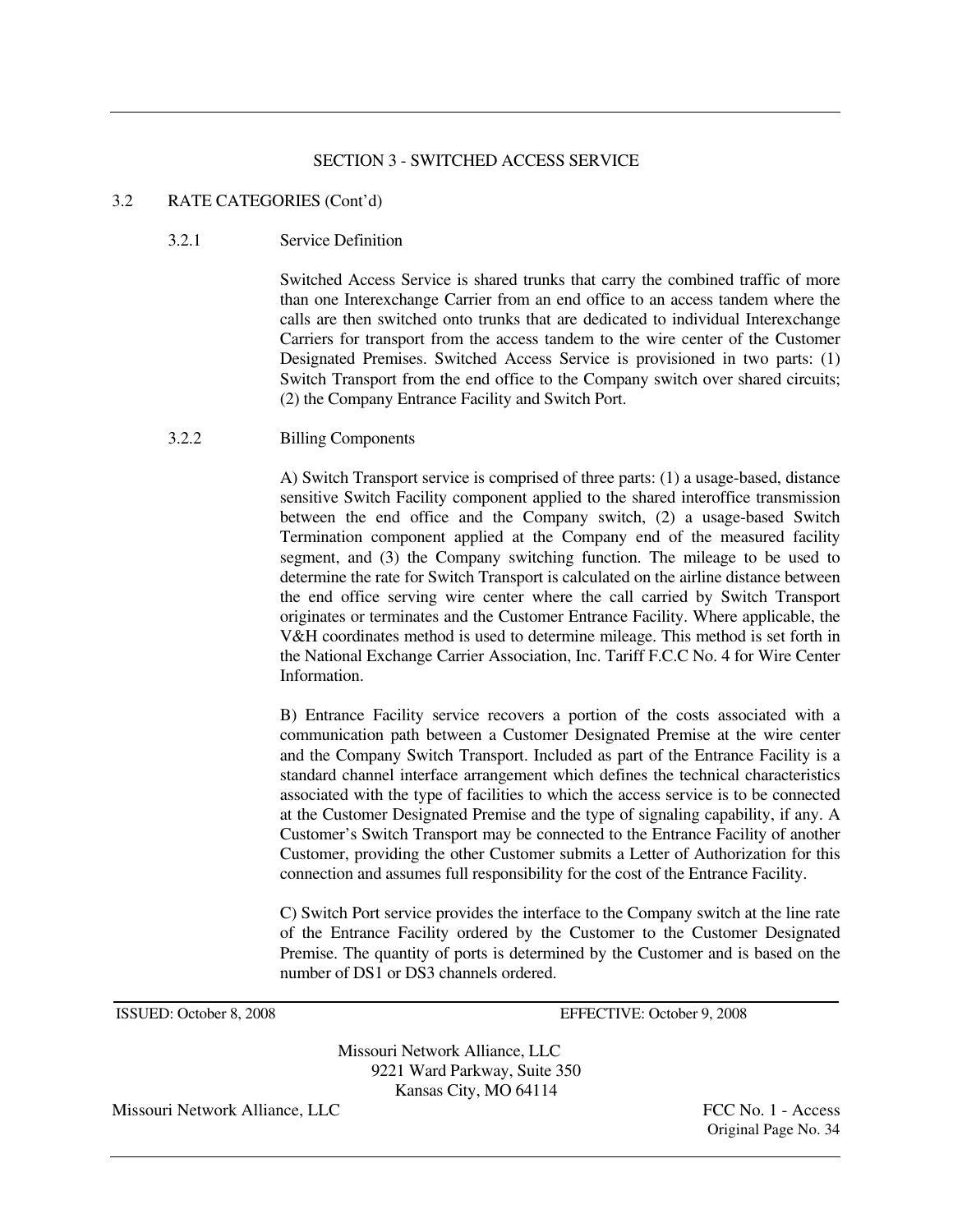# 3.3 OBLIGATIONS OF THE COMPANY

 The Company has certain obligations pertaining only to the provision of Switched Access Service. These obligations are as follows:

# 3.3.1 Network Management

 The Company will administer its network to provide acceptable service levels to all telecommunications users of the Company's network services. Generally, service levels are considered acceptable only when both End Users and Customers are able to establish connections with little or no delay encountered within the Company's network. The Company maintains the right to apply protective controls, i.e., those actions, such as call gapping, which selectively cancel the completion of any traffic carried over its network, including that associated with a Customer's Switched Access Service. Generally, such protective measures would only be taken as a result of occurrences such as a failure or overload of Company or Customer facilities, natural disasters, mass calling or national security demands.

# 3.3.2 Design and Traffic Routing of Switched Access Service

 The Company shall design and determine the routing of Switched Access Service, including the selection of the first point of switching and the selection of facilities from the Customer Designated Premises to any switching point and to the end offices. The Company shall also decide if capacity is to be provided by originating only, terminating only, or two-way trunk groups. Selection of facilities and equipment and traffic routing of the service are based on standard engineering methods, available facilities and equipment and the Company's traffic routing plans.

ISSUED: October 8, 2008 EFFECTIVE: October 9, 2008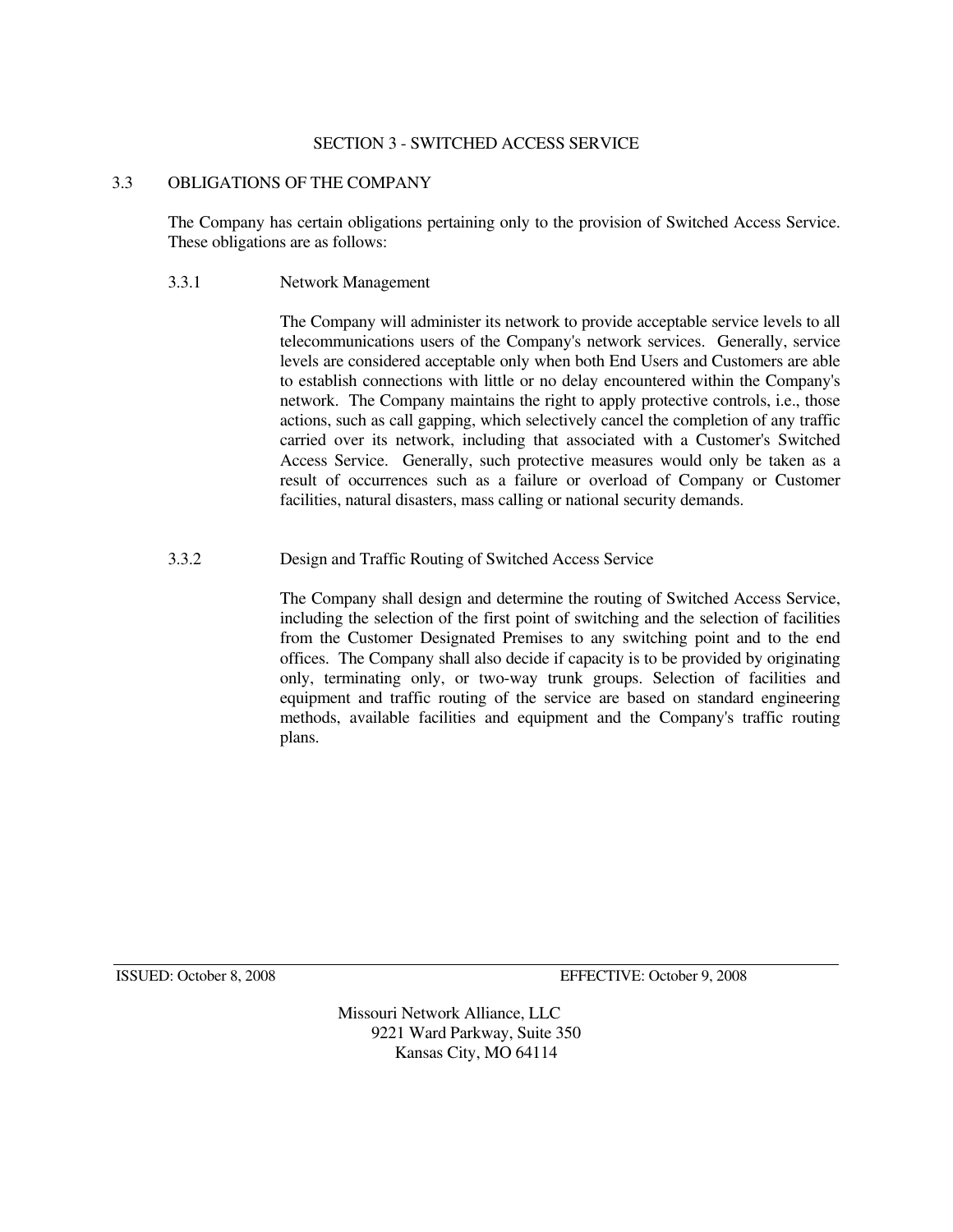# 3.3 OBLIGATIONS OF THE COMPANY (Cont'd)

3.3.3 Provision of Service Performance Data

 Subject to availability, end-to-end service performance data available to the Company through its own service evaluation routines, may also be made available to the Customer based on previously arranged intervals and format. The data provides information on overall end-to-end call completion and non-completion performance e.g., Customer equipment blockage, failure results and transmission performance. The data does not include service performance data provided under other Tariff sections, e.g., testing service results. If data is to be provided in other than paper format, the charges for such exchange will be determined on an individual case basis.

3.3.4 Trunk Group Measurements Reports

 Subject to availability, the Company will make available trunk group data in the form of usage in CCS, peg count and overflow to the Customer based on previously agreed to intervals.

ISSUED: October 8, 2008 EFFECTIVE: October 9, 2008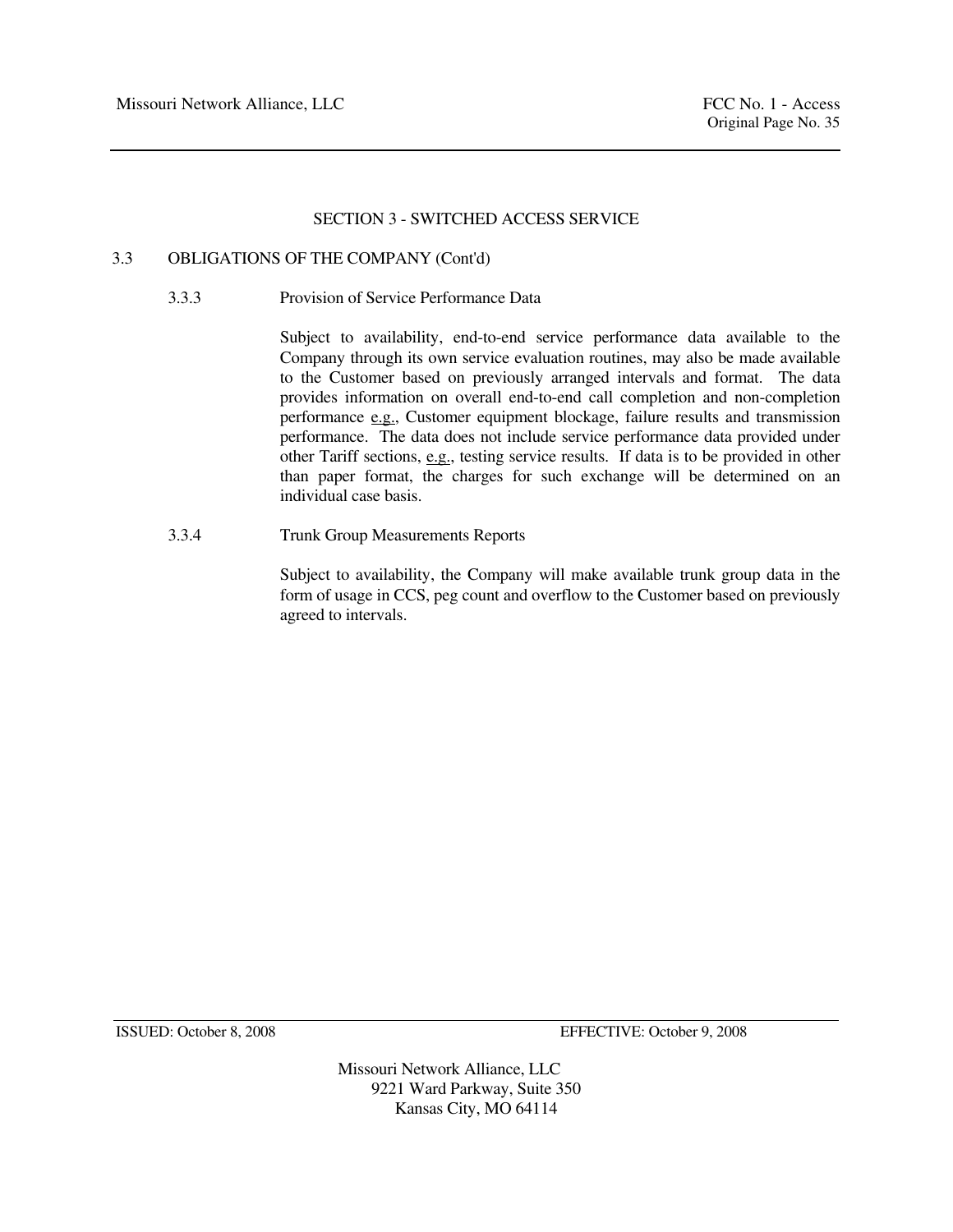# 3.4 OBLIGATIONS OF THE CUSTOMER

The Customer has certain specific obligations pertaining to the use of Switched Access Service.

- 3.4.1 Report Requirements Customers are responsible for providing the following reports to the Company, when applicable.
	- (A) Jurisdictional Reports

 When a Customer orders Switched Access Service for both interstate and intrastate use, the Customer is responsible for providing reports as set forth in Section 2 preceding. Charges will be apportioned in accordance with those reports.

3.4.2 On and Off-Hook Supervision

 The Customer facilities shall provide the necessary on and off-hook supervision for accurate timing of calls.

3.4.3 Trunk Group Measurements Reports

 With the agreement of the Customer, trunk group data in the form of usage in CCS, peg count and overflow for its end of all access trunk groups, where technologically feasible, will be made available to the Company. The data will be used to monitor trunk group utilization and service performance and will be based on previously arranged intervals and format.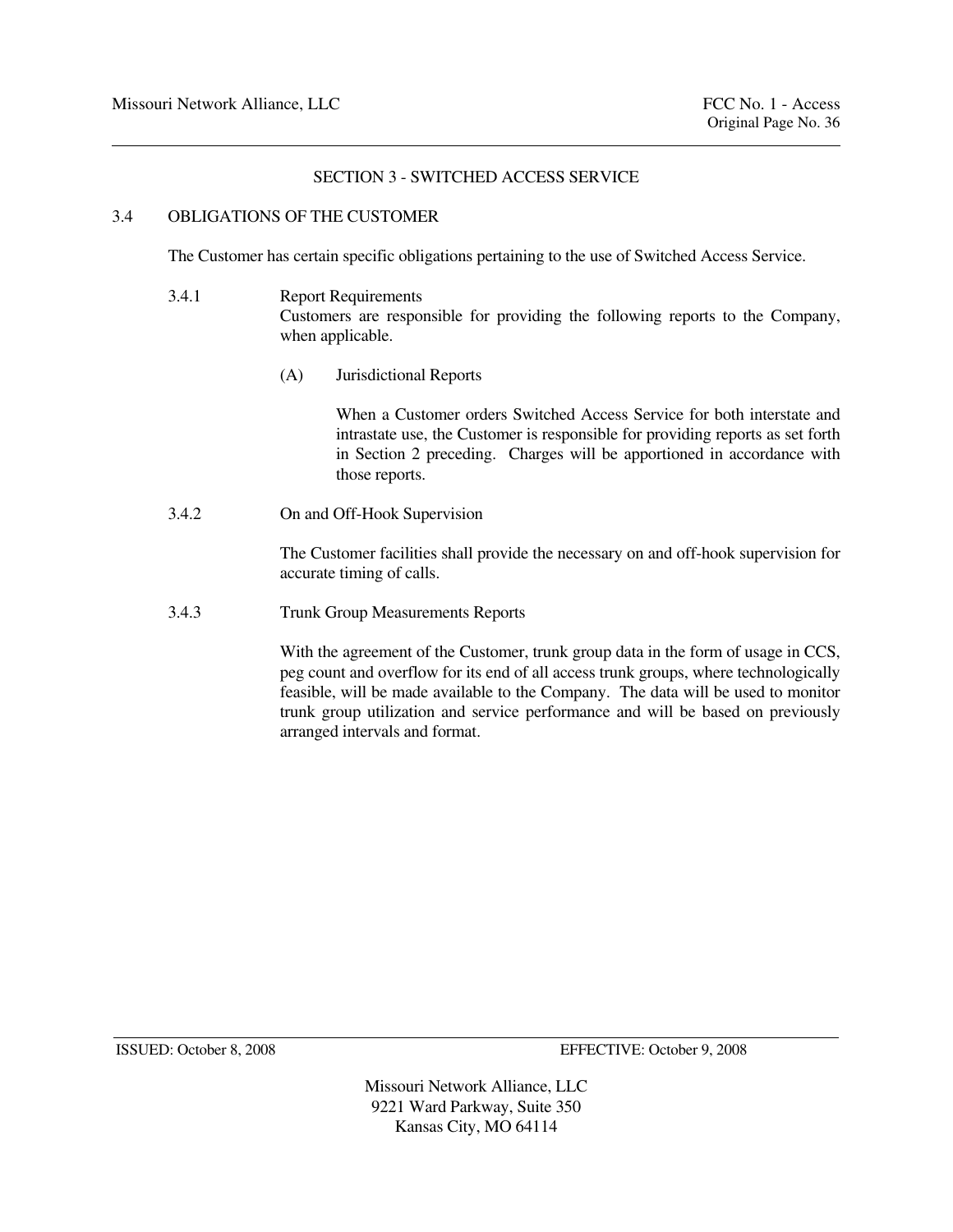# 3.5 RATE REGULATIONS

 This Section contains the specific regulations governing the rates and charges that apply for Switched Access Service.

 Access Charges are applied on a per access minute basis. Access minute charges are accumulated over a monthly period.

3.5.1 Minimum Periods

Switched Access Service is provided for a minimum period of one month.

3.5.2 Cancellation of Access Service Order

 A Customer may cancel an Access Order for the installation of service on any date prior to notification by the Company that service is available for the Customer's Use or prior to the service date, whichever is later. The cancellation date is the date the Company receives written or verbal notice from the Customer that the order is to be canceled. The verbal notice must be followed by written confirmation within 10 days. If a Customer or End User is unable to accept Access Service within 30 calendar days of the original service date, the Access Order will be canceled and applicable charges will apply.

 Prior to Firm Order Confirmation Date: If an Access Order is canceled prior to the Firm Order Confirmation date, no charges will apply.

 On or After Firm Order Confirmation Date: If an Access Order is canceled on or after the Firm Order Confirmation date, the Customer will be billed a charge equal to the cost incurred in such installation less net salvage, or the charge for the minimum period.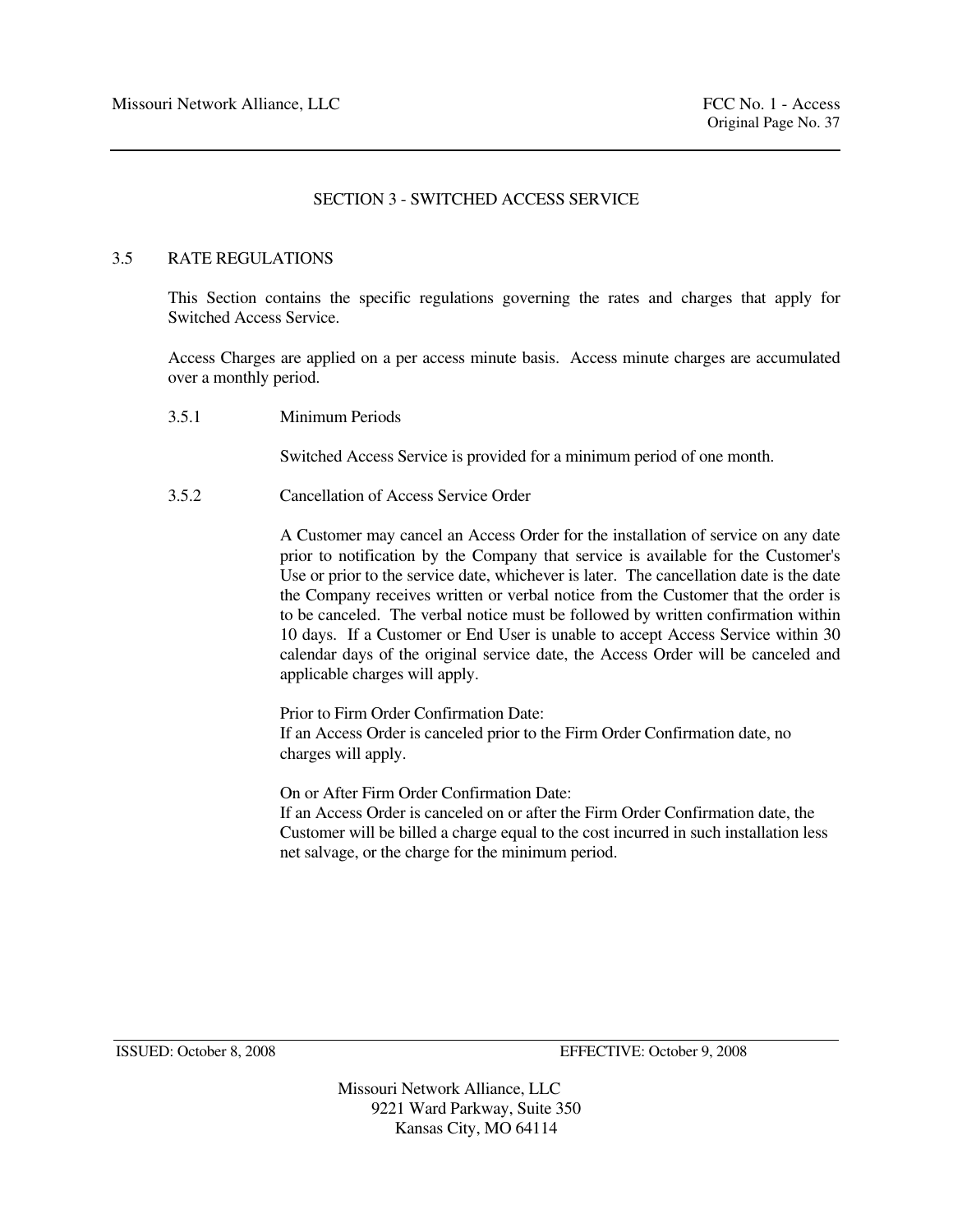# 3.5 RATE REGULATIONS (Cont'd)

# 3.5.3 Meet Point Billing

Meet Point Billing is required when an access service is provided by multiple Telephone Companies for Feature Group D Switched Access Service. All billing, design and ordering arrangements will be consistent with Ordering and Billing Forum standards, Multiple Exchange Carrier Access Billing (MECAB) and Multiple Exchange Carrier Ordering and Design (MECOD). Any changes made to these arrangements by the Companies will be preceded by ninety (90) days prior written notice to affected Customers before implementation. It is the Company's intent to interconnect with sub-tending companies in a manner that reasonably balances the Company's ability to manage its network in cooperation with subtending companies while minimizing the transport costs jointly assessed the Customer by the Company and its subtending companies. Each Telephone Company jointly providing the access service will receive an Access Service Request ("order") or a copy of the order from the Customer as specified in Section 3.1 above. For usage rated access services the access minutes of use will generally be determined by the recording company. Where the recording company is not the bill rendering company, the recording company will provide detailed usage records to the bill rendering company to develop access minutes. A multiple bill-single tariff Meet Point Billing arrangement applies. Each company providing the access service will render an access bill to the Customer for its portion of the service based on its access tariff rates and regulations. The Customer will remit payment directly to each Bill Rendering Company. Billing Percentages (BP) will be determined and filed in the National Exchange Carrier Association, Inc. Tariff No. 4, which represents the portion of the service provided by each company.

ISSUED: October 8, 2008 EFFECTIVE: October 9, 2008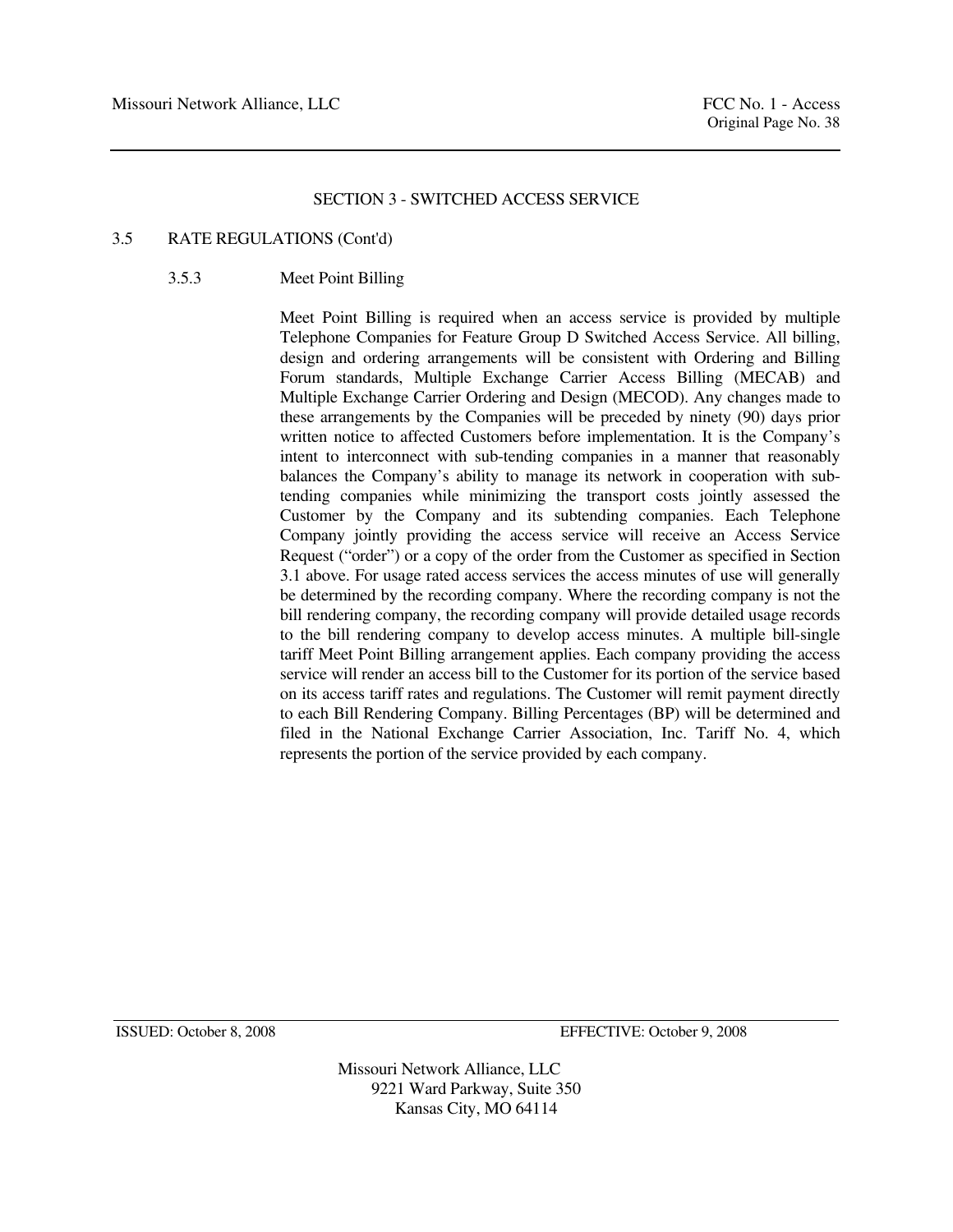# **CONTENTS**

# SECTION 4 - SPECIAL ARRANGEMENTS

# PAGE

ISSUED: October 8, 2008 EFFECTIVE: October 9, 2008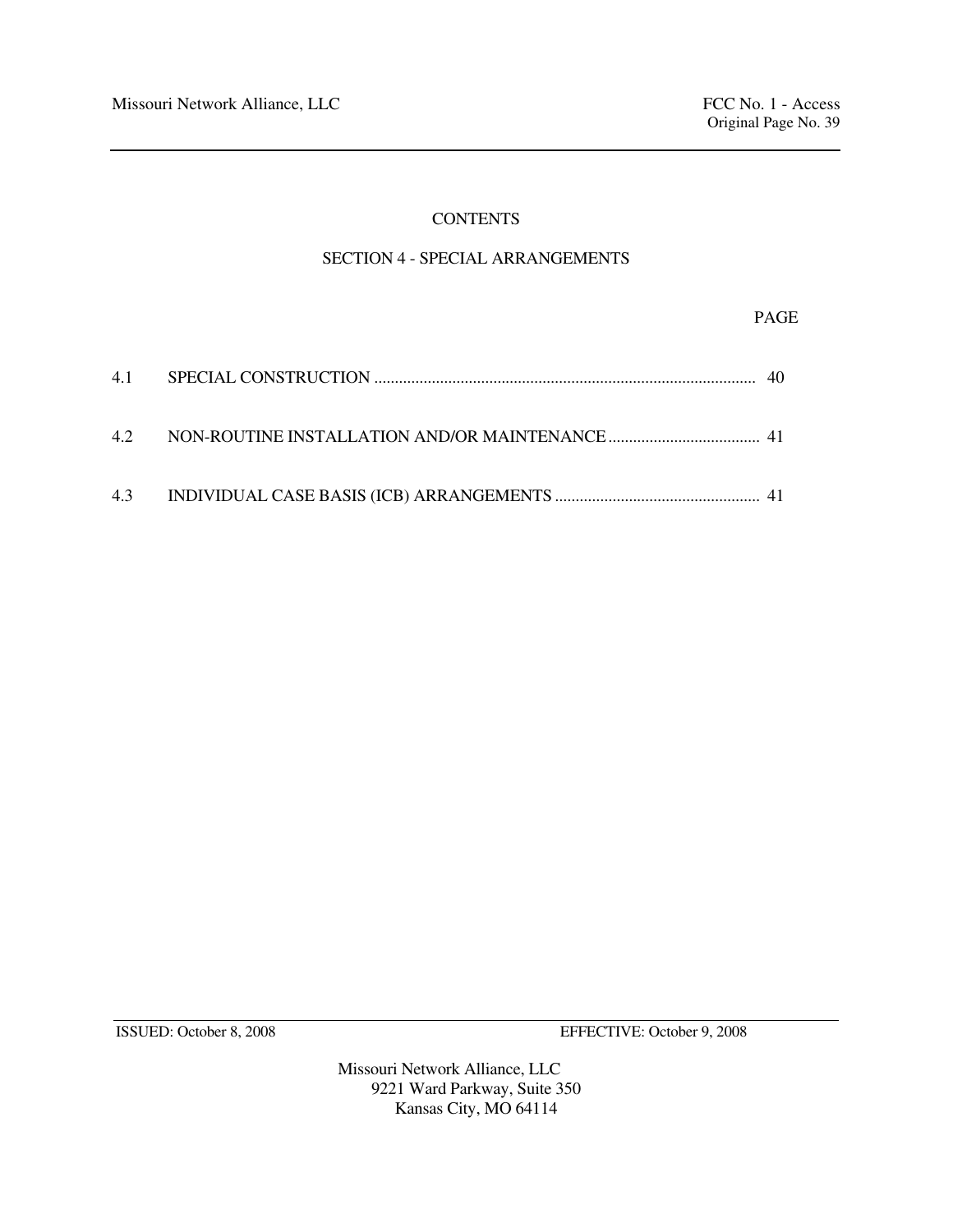# SECTION 4 - SPECIAL ARRANGEMENTS

# 4.1 SPECIAL CONSTRUCTION

- 4.1.1 Subject to the arrangement of the Company and to all of the regulations contained in this tariff, special construction of facilities may be undertaken on a reasonable efforts basis at the request of the Customer. Special construction is that construction undertaken and characterized by one or more of the following:
	- A) where facilities are not presently available and there is no other requirement for the facilities so constructed;
	- B) of a type other than that which the Company would normally utilize in the furnishing of its services;
	- C) where facilities are to be installed over a route other than that which the Company would normally utilize in the furnishing of its services;
	- D) where facilities are requested in a quantity greater than that which the Company would normally construct;
	- E) where installation is on an expedited basis;
	- F) on a temporary basis until permanent facilities are available;

 The basis for charges where the Company furnishes a facility or service for which a rate or charge is not specified in the Company's Tariffs will be based on the costs incurred by the Company (including return) and may include:

- (a) nonrecurring charges;
- (b) recurring charges;
- (c) termination liabilities; or
- (d) combinations of  $(a)$ ,  $(b)$ ,  $(c)$ ,

ISSUED: October 8, 2008 EFFECTIVE: October 9, 2008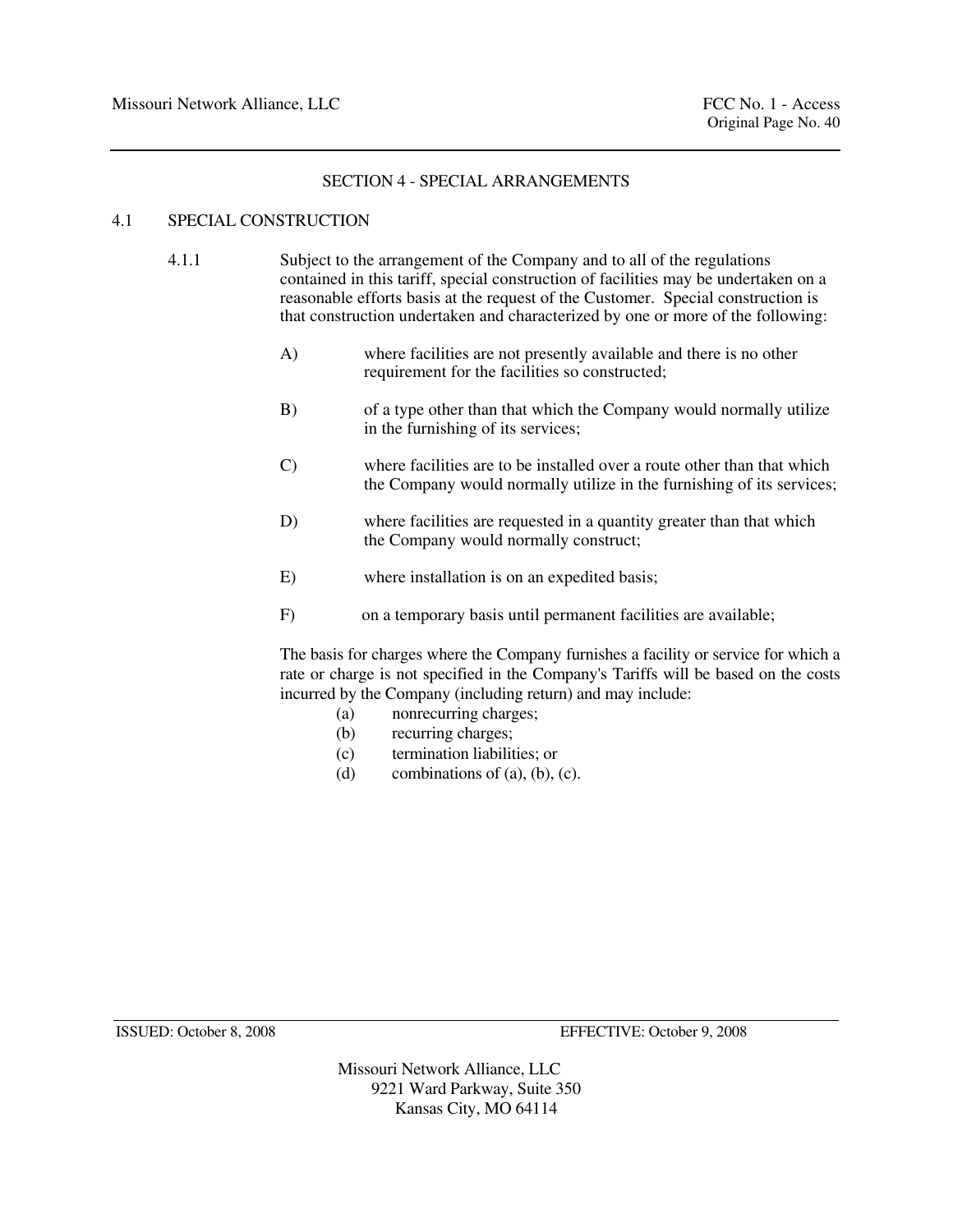# SECTION 4 - SPECIAL ARRANGEMENTS

# 4.1 SPECIAL CONSTRUCTION (Cont'd)

4.1.2 Termination Liability

 To the extent that there is no other requirement for use by the Company, a termination liability may apply for facilities specially constructed at the request of a Customer.

- A) The period on which the termination liability is based is the estimated service life of the facilities provided.
- B) The amount of the maximum termination liability is equal to the estimated amounts (including return) for:
	- 1. Costs to install the facilities to be provided including estimated costs for the rearrangements of existing facilities. These costs include:
		- a) equipment and materials provided or used;
		- b) engineering, labor, and supervision;
		- c) transportation; and
		- d) rights of way and/or any required easements;
	- 2. license preparation, processing, and related fees;
	- 3. Tariff preparation, processing and related fees;
	- 4. cost of removal and restoration, where appropriate; and any other identifiable costs related to the specially constructed or rearranged facilities.

# 4.2 NON-ROUTINE INSTALLATION AND/OR MAINTENANCE

 At the Customer's request, installation and/or maintenance may be performed outside the Company's regular business hours, or (in the Company's sole discretion and subject to any conditions it may impose) in hazardous locations. In such cases, charges based on the cost of labor, material, and other costs incurred by or charged to the Company will apply. If installation is started during regular business hours but, at the Customer's request, extends beyond regular business hours into time periods including, but not limited to, weekends, holidays, and/or night hours, additional charges may apply.

# 4.3 INDIVIDUAL CASE BASIS (ICB) ARRANGEMENTS

 Rates for ICB arrangements will be developed on a case-by-case basis in response to a bona fide request from a Customer or prospective Customer for services which vary from Tariff arrangements. Rates quoted in response to such requests may be different for Tariff services than those specified for such services in the Rate Attachment. ICB rates will be offered to Customers in writing and will be made available to similarly situated Customers.

ISSUED: October 8, 2008 EFFECTIVE: October 9, 2008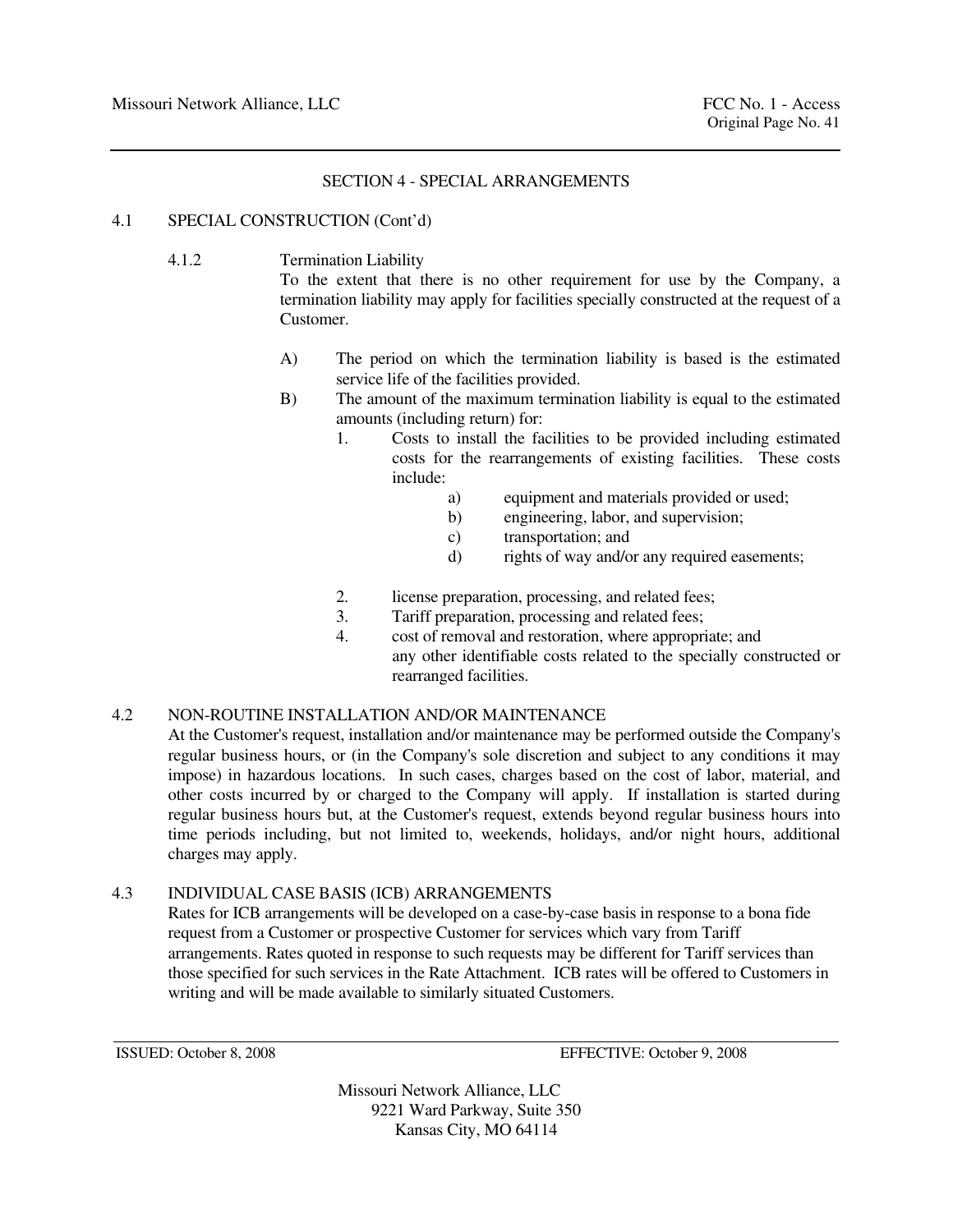# 5.1 Switched Access Service

|                          | Tandem Switched Transport #                      | Per Minute of Use |
|--------------------------|--------------------------------------------------|-------------------|
| $\overline{\phantom{a}}$ | Tandem Switched Facility, Per Minute/Per Mile*   | \$0.00004         |
| $\overline{\phantom{a}}$ | Tandem Switched Termination, Per Minute/Per Term | \$0.00059         |
|                          | Tandem Switching, Per Minute/Per Tandem          | \$0.0022          |

# End Office Trunking is not available.

\* maximum mileage charge of 100 miles, requires trunking to the tandem and not the end office.

| <b>Entrance Facility</b>                                          | <b>Monthly Rate</b> | Non-Recurring<br><b>Charge</b> |
|-------------------------------------------------------------------|---------------------|--------------------------------|
| DS1 (1.544 Mbps), Entrance Facility,<br>Installation              |                     | \$150.00                       |
| DS1 (1.544 Mbps), Entrance Facility,<br>per Point of Termination  | \$87.00             |                                |
| DS3 (44.736 Mbps), Entrance facility,<br>Installation             |                     | \$500.00                       |
| DS3 (44.736 Mbps), Entrance facility,<br>per Point of Termination | \$750.00            |                                |
| Above DS3<br>Entrance facility, Installation                      |                     | \$ICB                          |
| Above DS3, Entrance facility,<br>per Point of Termination         | \$ICB               |                                |
| <b>Switch Port, per port</b>                                      |                     |                                |
| <b>DS1 1.544 Mbps</b>                                             | \$37.00             | \$50.00                        |
| DS3 44.736 Mbps                                                   | \$330.00            | \$150.00                       |
| Above DS3                                                         | \$ICB               | \$ ICB                         |
|                                                                   |                     |                                |

ISSUED: October 8, 2008 EFFECTIVE: October 9, 2008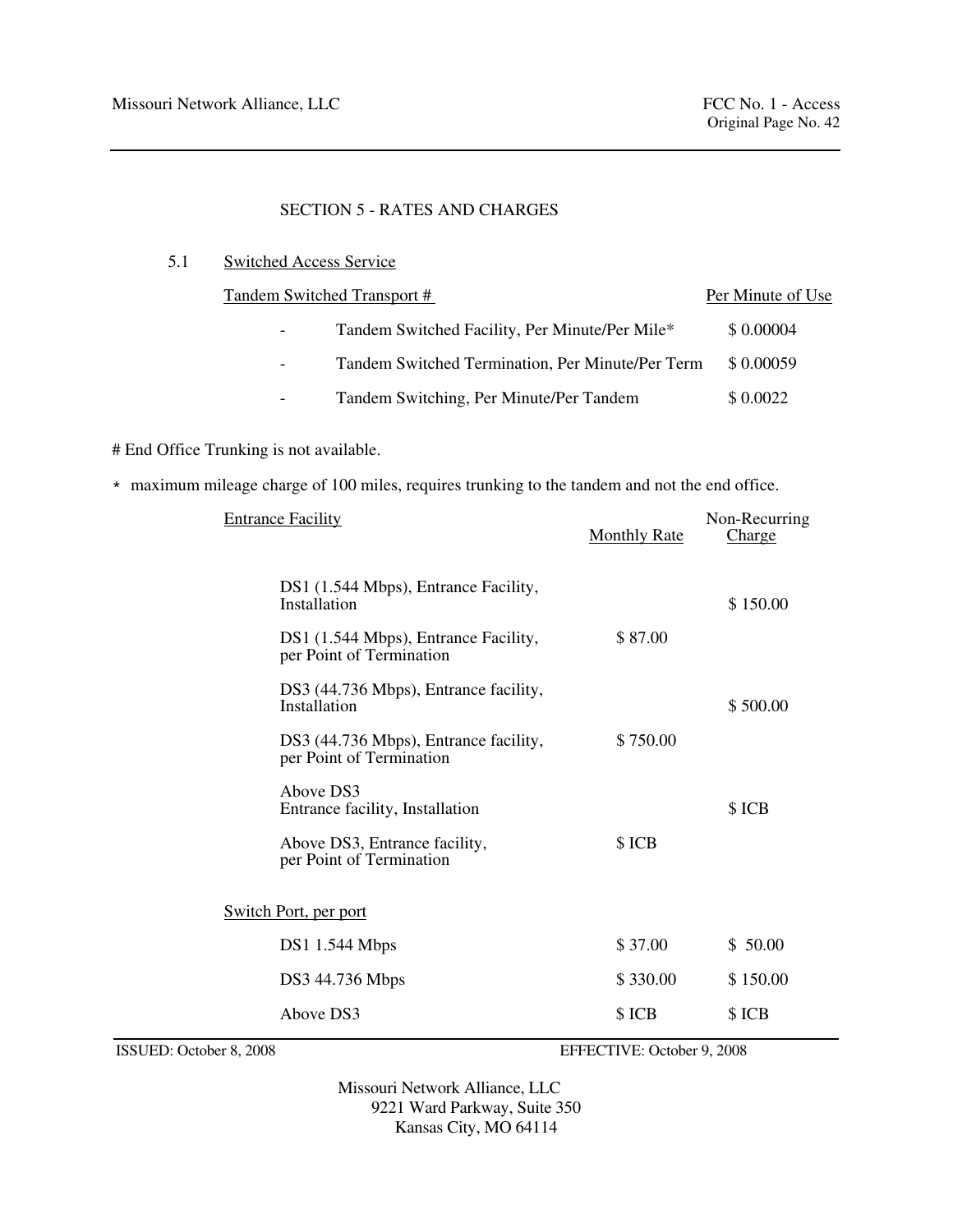# 5.2 Other Services

| 5.2.1 |           | <b>Access Ordering</b>                                                                                                                                                                                | Non-Recurring<br><b>Charge</b> |
|-------|-----------|-------------------------------------------------------------------------------------------------------------------------------------------------------------------------------------------------------|--------------------------------|
|       | Α.        | <b>Access Order Charge</b>                                                                                                                                                                            |                                |
|       |           | - Per Order                                                                                                                                                                                           | \$136.00                       |
|       | <b>B.</b> | <b>Service Date Change Charge</b>                                                                                                                                                                     |                                |
|       |           | A Service Date Change Charge will<br>apply, on a per order per occurrence<br>basis, for each service date changed.<br>The Access Order Charge as specified<br>in $5.2.1(A)$ preceding does not apply. |                                |
|       |           | - Per Order                                                                                                                                                                                           | \$53.00                        |
|       | C.        | Design Change Charge                                                                                                                                                                                  |                                |
|       |           | The Design Change Charge will apply<br>on a per order per occurrence basis,<br>for each order requiring design change.                                                                                |                                |
|       |           | - Per Order                                                                                                                                                                                           | \$53.00                        |
|       | D.        | <b>Miscellaneous Service Order Charge</b>                                                                                                                                                             |                                |
|       |           | - Per Occurrence                                                                                                                                                                                      | \$53.00                        |

ISSUED: October 8, 2008 EFFECTIVE: October 9, 2008

Missouri Network Alliance, LLC 9221 Ward Parkway, Suite 350 Kansas City, MO 64114

Missouri Network Alliance, LLC FCC No. 1 - Access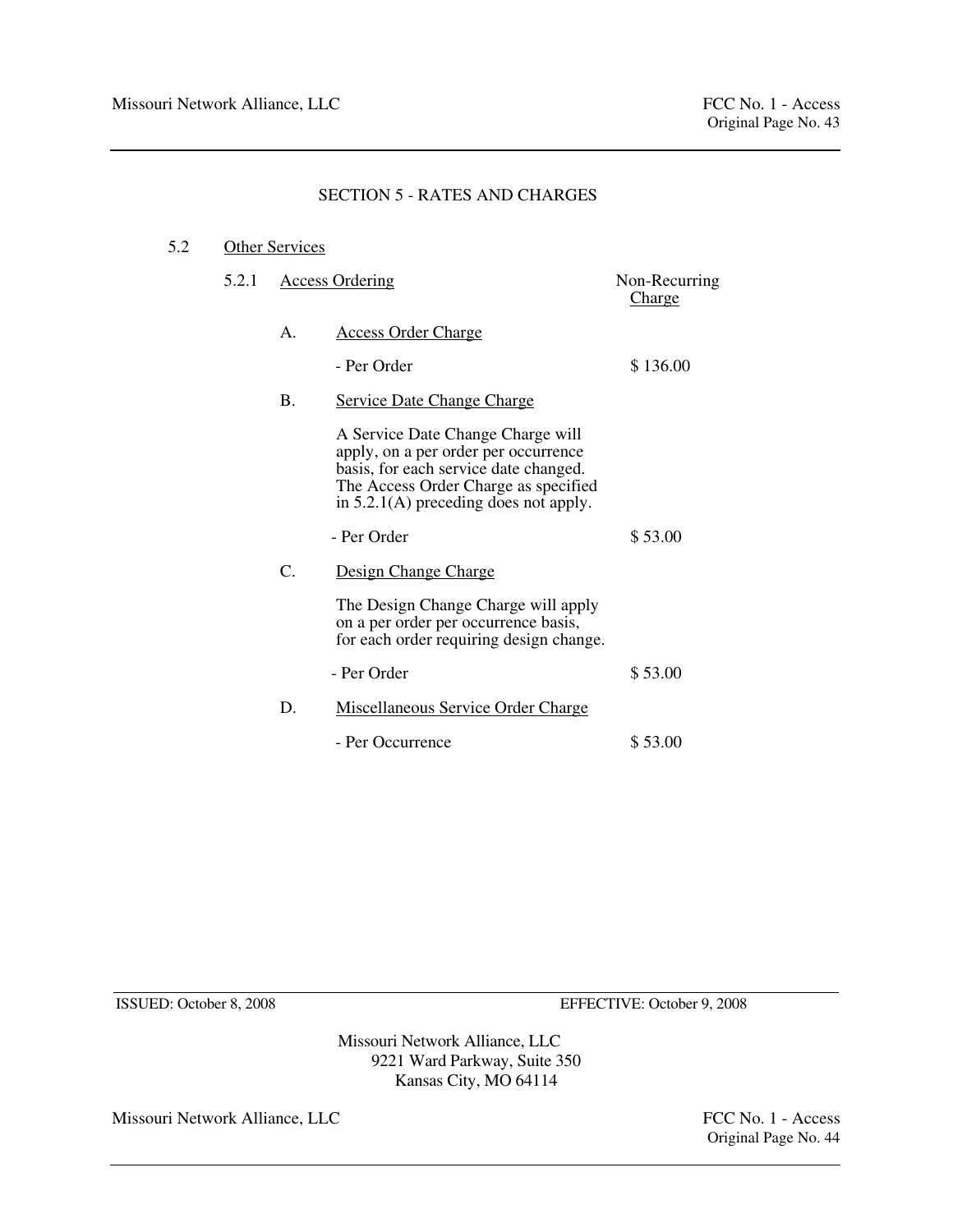5.2 Other Services (Cont'd)

# 5.2.2 Additional Engineering, Labor and Maintenance

|    | Additional Engineering/Labor                                            | First Hour or<br><b>Fraction Thereof</b> |
|----|-------------------------------------------------------------------------|------------------------------------------|
|    | A. Basic Time per engineer<br>normally scheduled<br>working hours       | \$85.00                                  |
| B. | Overtime per engineer<br>outside of normally<br>scheduled working hours | \$127.50                                 |
|    | C. Premium Time outside of<br>scheduled work day,<br>per engineer       | \$170.00                                 |
|    | These charges are applicable for the following:                         |                                          |

 Additional Cooperative Acceptance testing Additional Manual Testing Maintenance of Service Testing with Other Companies Installation and Repair

ISSUED: October 8, 2008 EFFECTIVE: October 9, 2008

Missouri Network Alliance, LLC 9221 Ward Parkway, Suite 350 Kansas City, MO 64114

Missouri Network Alliance, LLC FCC No. 1 - Access